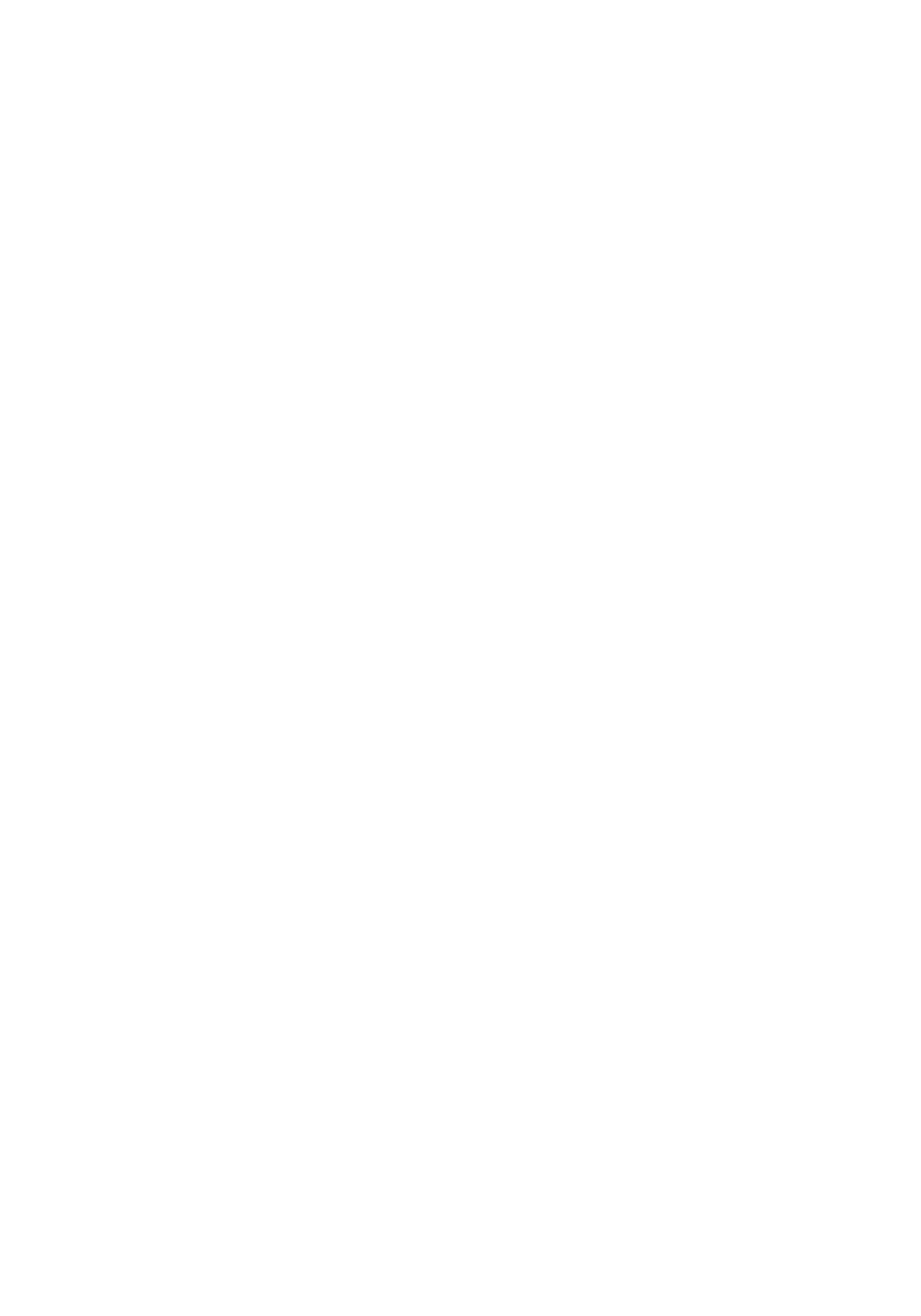# Report of Findings from the 2003 Employers **Survey**

June Smith, PhD, RN Lynda Crawford, PhD, RN, CAE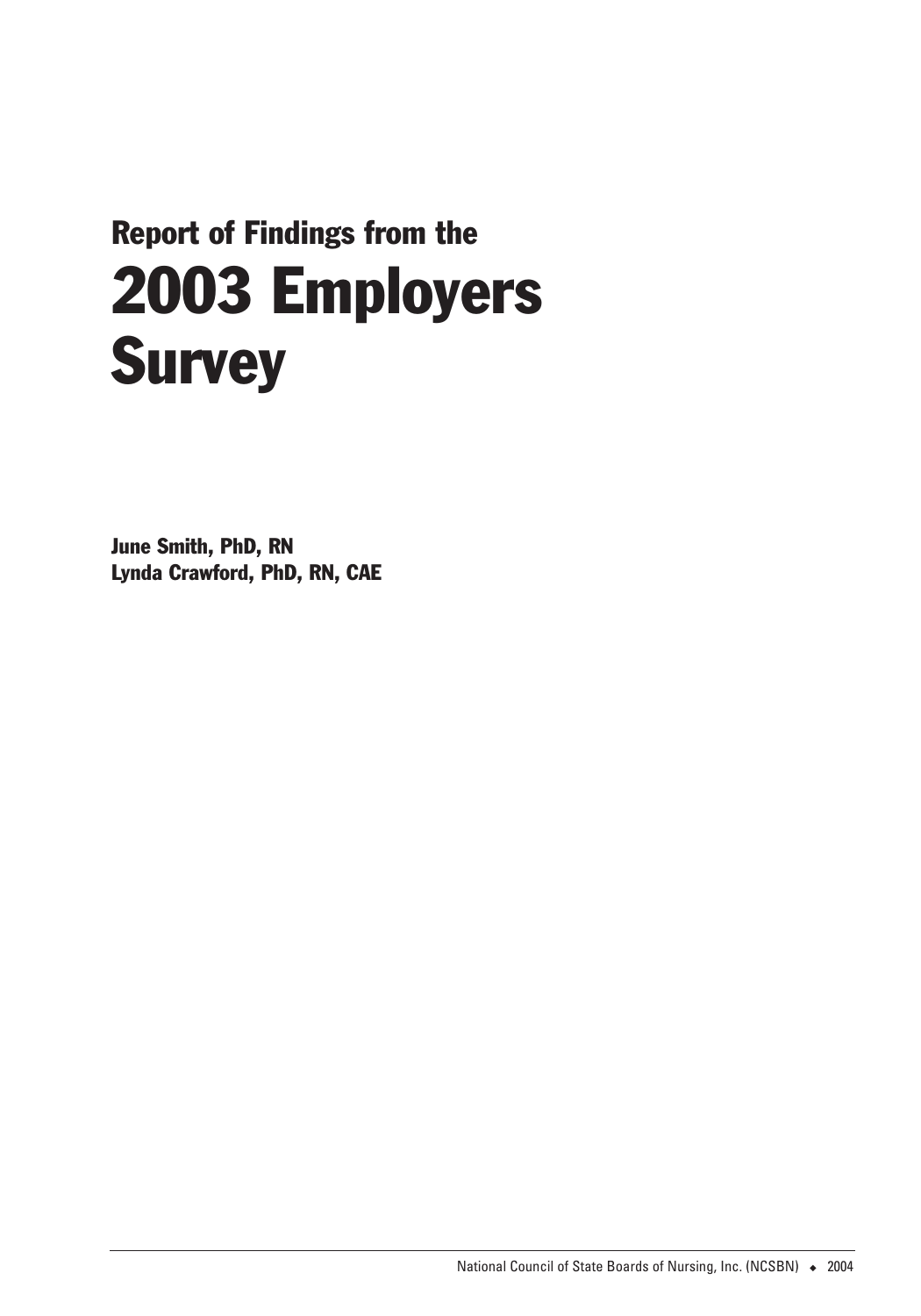

ii

#### Mission Statement

The National Council of State Boards of Nursing, composed of member boards, provides leadership to advance regulatory excellence for public protection.

Copyright © 2004 National Council of State Boards of Nursing, Inc. (NCSBN)

All rights reserved. The NCSBN logo, NCLEX®, NCLEX-RN® and NCLEX-PN® are registered trademarks of NCSBN and this document may not be used, reproduced or disseminated to any third party without written permission from NCSBN.

Permission is granted to boards of nursing to use or reproduce all or parts of this document for licensure related purposes only. Nonprofit education programs have permission to use or reproduce all or parts of this document for educational purposes only. Use or reproduction of this document for commercial or for-profit use is strictly prohibited. Any authorized reproduction of this document shall display the notice: "Copyright by the National Council of State Boards of Nursing, Inc. All rights reserved." Or, if a portion of the document is reproduced or incorporated in other materials, such written materials shall include the following credit: "Portions copyright by the National Council of State Boards of Nursing, Inc. All rights reserved."

Address inquiries in writing to NCSBN Permissions, 111 E. Wacker Drive, Suite 2900, Chicago, IL 60601-4277.

Printed in the United States of America

ISBN# 0-9745768-2-4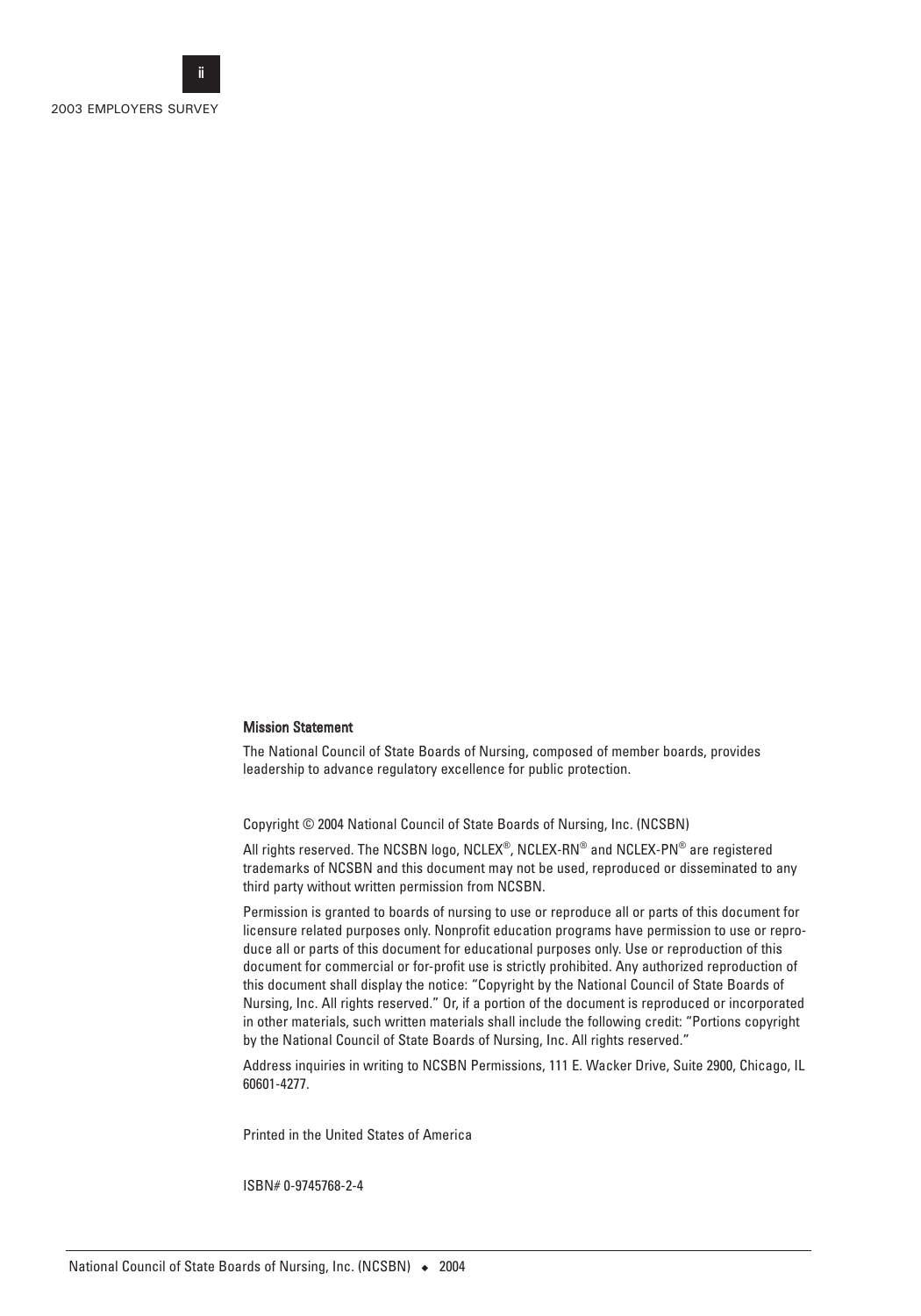

# Table of Contents

| Sample Selection and Data Collection Procedures 12                                                                                                               |  |
|------------------------------------------------------------------------------------------------------------------------------------------------------------------|--|
| Hiring of Newly Licensed Nurses by Respondents  16<br>Educational Level Preferences When Hiring Newly Licensed Nurses 17                                         |  |
|                                                                                                                                                                  |  |
| IV. Survey Findings Related to Newly Licensed Nurses 19<br>Relative Importance of Factors in Evaluating a<br>Transition Activities for Newly Licensed Nurses  19 |  |
| V. Survey Findings Related to Assistive Personnel  24                                                                                                            |  |
|                                                                                                                                                                  |  |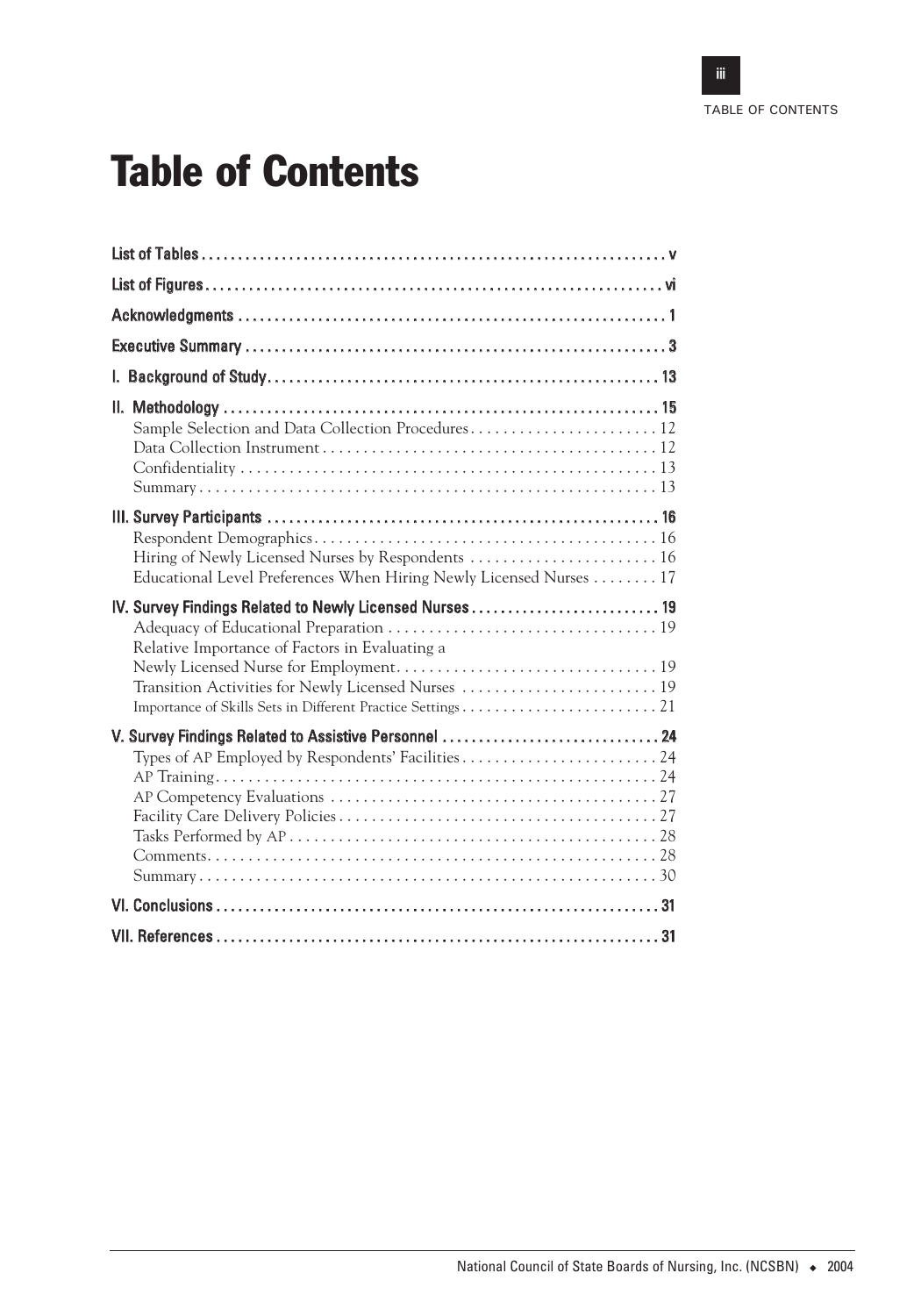

iv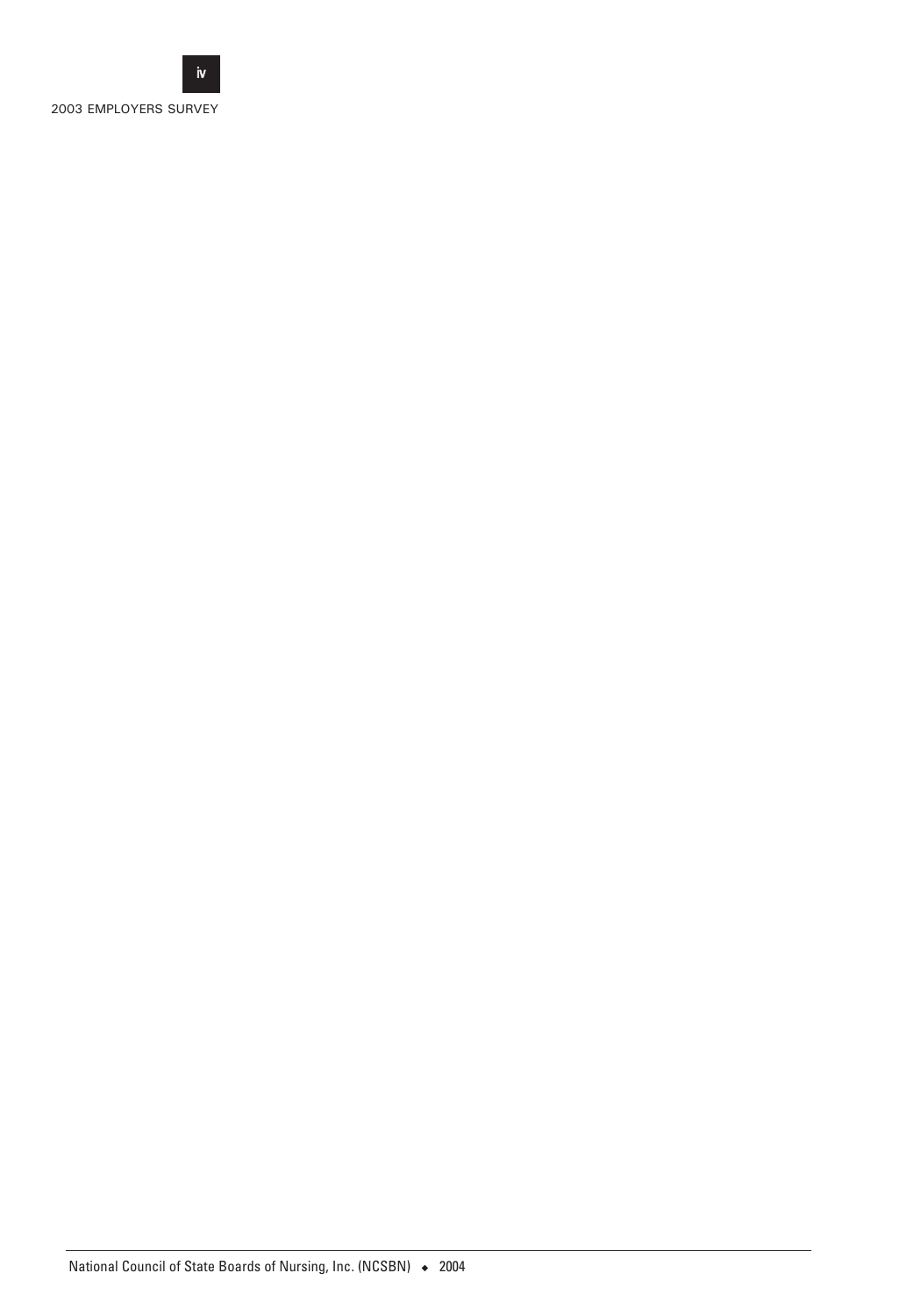

# List of Tables

| 1.  | Titles of Respondent Nurse Administrators 16                     |
|-----|------------------------------------------------------------------|
| 2.  |                                                                  |
| 3.  |                                                                  |
| 4.  | Require BSN for Entry-Level RN Positions  17                     |
| 5.  | Overall Preparation to Provide Safe, Effective Care20            |
| 6.  | Ranking of Factors Used in Evaluating                            |
| 7.  | Type and Length of Transition Activities for                     |
| 8.  | Type and Length of Transition Activities for                     |
| 9.  |                                                                  |
| 10. |                                                                  |
| 11. | Frequency of Competency Evaluations Performed for AP 26          |
| 12. |                                                                  |
| 13. | Methods for Informing AP of Duties/Tasks They are to Perform  26 |
| 14. |                                                                  |
| 15. | Responsibility for Day-To-Day Care Provided to Clients by AP 29  |
|     |                                                                  |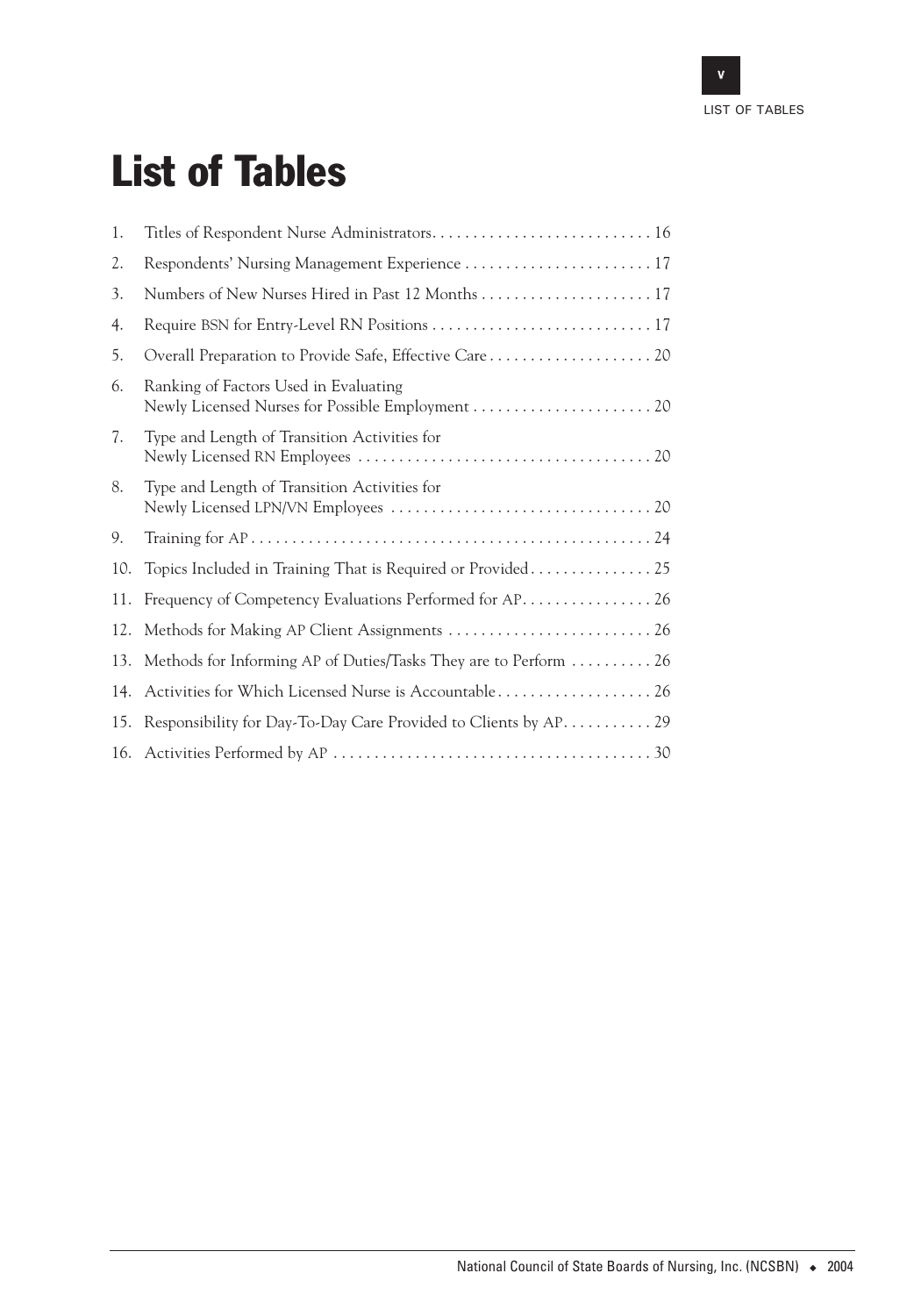vi

# List of Figures

| 1. Respondents' Highest Educational Degree Earned  18                       |
|-----------------------------------------------------------------------------|
|                                                                             |
| 3. Methods for Planning Transition Activities for Newly Licensed Nurses  21 |
| 4. Relative Importance of Skill Sets for                                    |
| 5. Relative Importance of Skill Sets for                                    |
| 6. Percentages of Facilities Employing Various Types of AP  25              |
|                                                                             |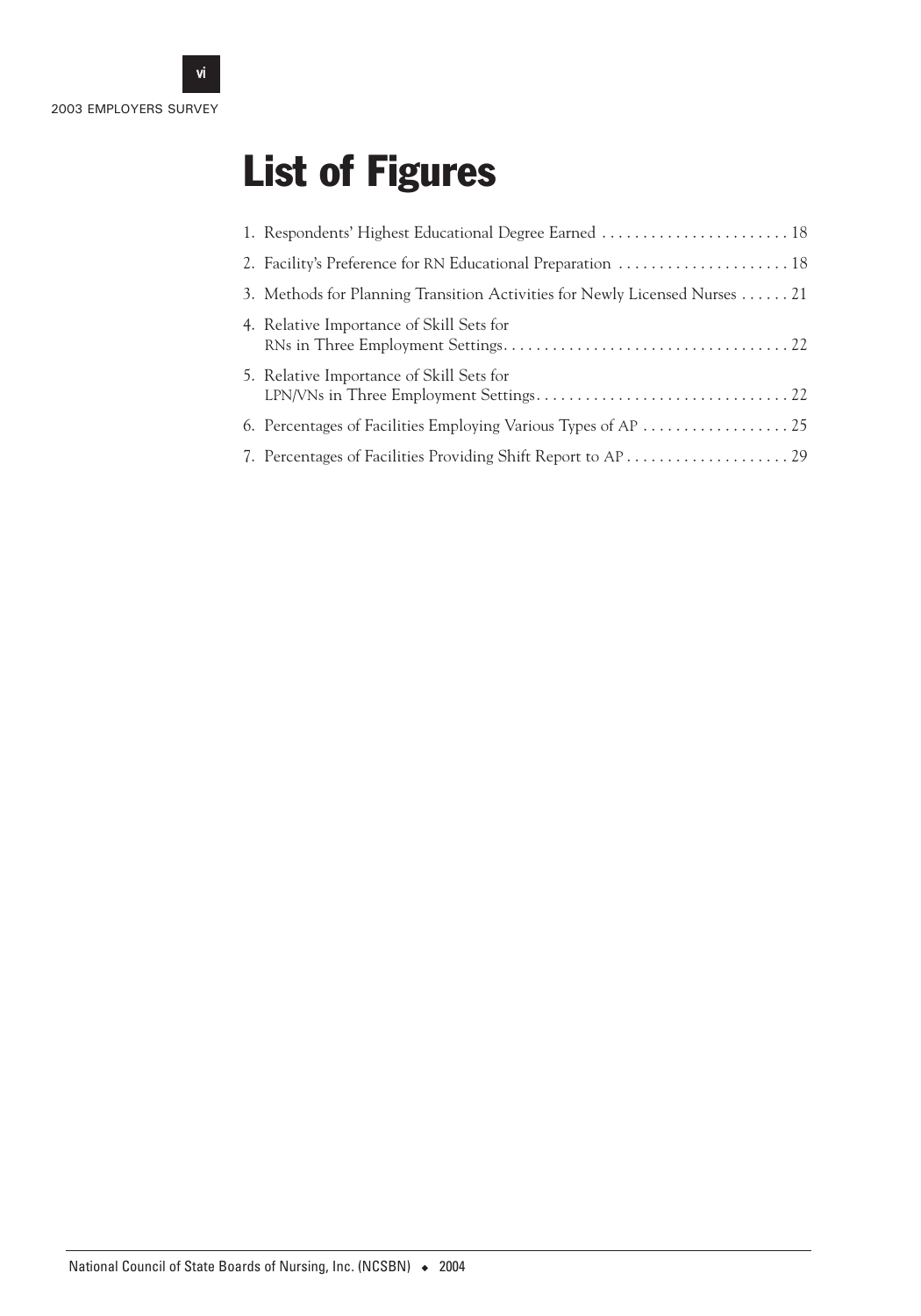

# Acknowledgments

This study would not have been possible without the dedicated participation of more than 1,200 nursing administrators from health care facilities across the country. The data they provided has improved our understanding of entry-level practices of newly licensed nurses and employment practices governing the work of assistive personnel. The authors gratefully acknowledge Lamika Obichere for her oversight of this research project and her work in preparing the manuscript for this research brief. Matt Diehl is also acknowledged for his patient handling of study materials. Finally, the assistance of Rosemary Gahl in preparation of this document was essential to completion of this study.

J.S., L.C.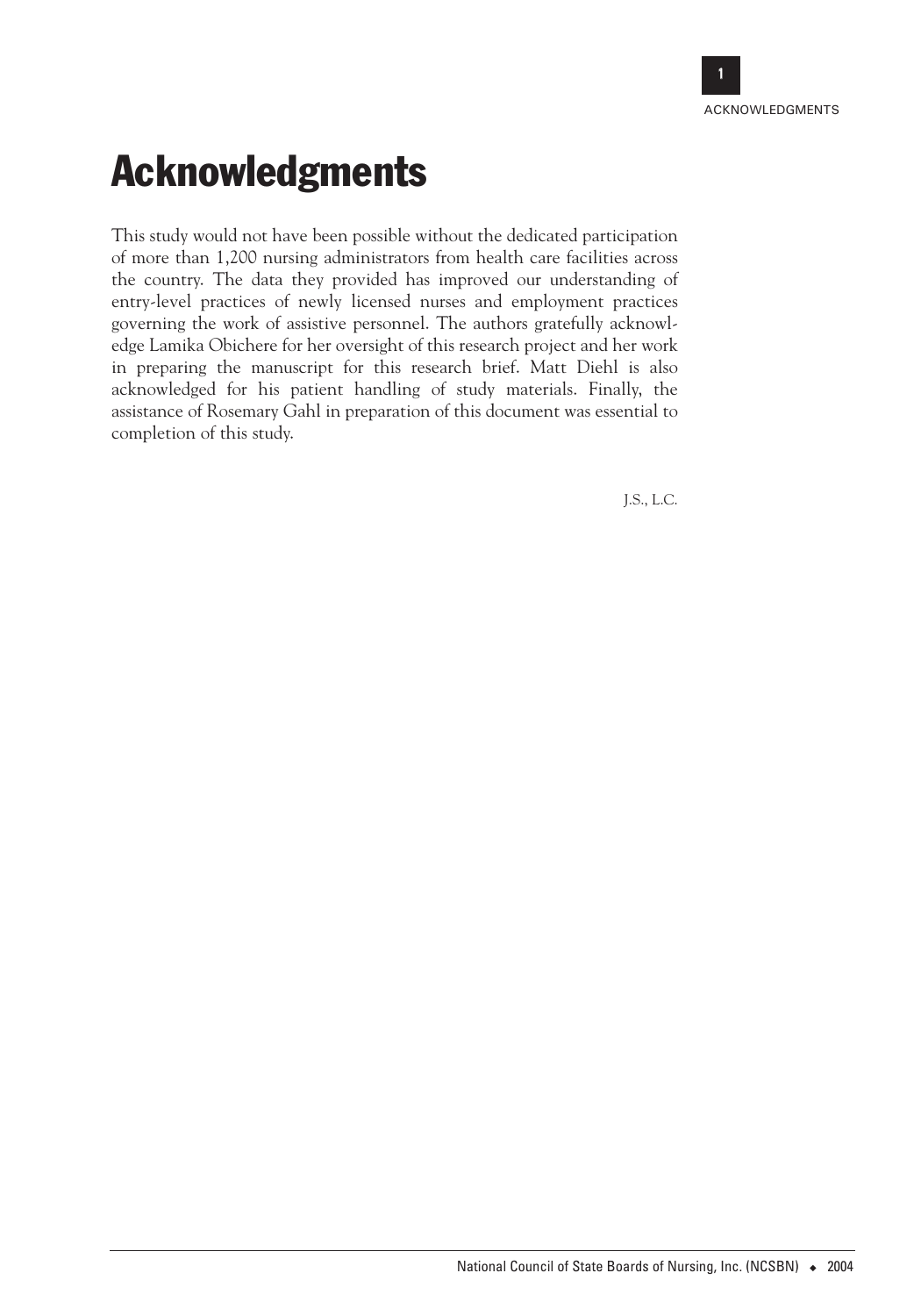2003 EMPLOYERS SURVEY

2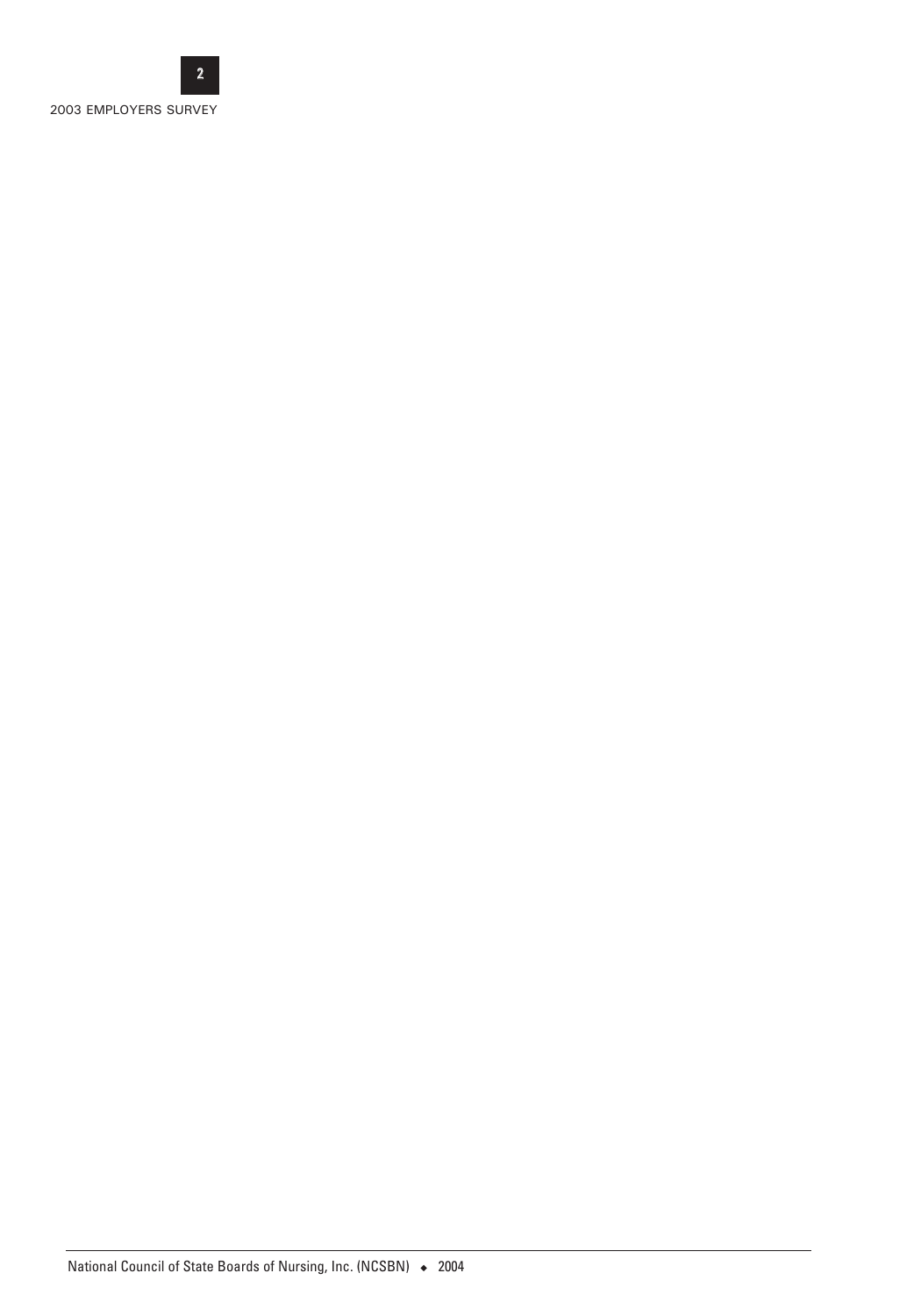

# Executive Summary

### **Background**

During the past two years, the National Council of State Boards of Nursing (NCSBN) has collected a wealth of information on a variety of regulatory topics. Prominent among those topics has been the preparation of new nurses for the practice setting and the issues surrounding the appropriate preparation and utilization of assistive personnel. Information has been gleaned on these topics from newly licensed nurses and assistive personnel. This study was designed to obtain the unique perspectives of health care employers on these issues.

### Survey Tool

A survey instrument was created specifically for this study. The questionnaire contained five sections. The first section included demographic questions for the nursing administrator completing the survey. The second section was composed of questions related to the numbers of entry-level nurses hired in the last 12 months, their educational preparation, the preference of the respondents' employing institution for graduates of one or more types of nursing education program, and the relative importance of several factors in evaluating a newly licensed nurse for possible employment. Section Three asked respondents about post-employment issues including transition activities offered to new nurses, the importance of different skill sets to successful practice in their work settings, and the overall

preparation of new nurses to provide safe, effective care. Section Four covered topics related to the employment of assistive personnel and included questions about types of assistive persons employed, training required and provided, tasks performed, and care delivery policies governing the management of assistive personnel. The last section (Section Five) asked the respondents to provide comments on three specific topics: the working relationship between RNs and LPN/VNs in their employing facility; newly licensed nurses recently hired; and the use of assistive personnel in their settings.

### Sample

Surveys were sent to 1,001 hospitals, 1,015 nursing homes and 510 home health care agencies from across the United States. Twenty acute care facilities were randomly selected from each state's listing in Healthcare QuickDisc, a software product available from the American Hospital Association that provided the names and mailing addresses for acute care facilities. Twenty nursing homes were randomly selected from those listed for each state in a database of federally certified nursing homes downloaded from the Medicare Web site, and ten home health agencies were randomly selected from those listed for each state in the Centers for Medicare and Medicaid Services Public Use Files – Providers of Services File. The survey was addressed to the nursing administrator of each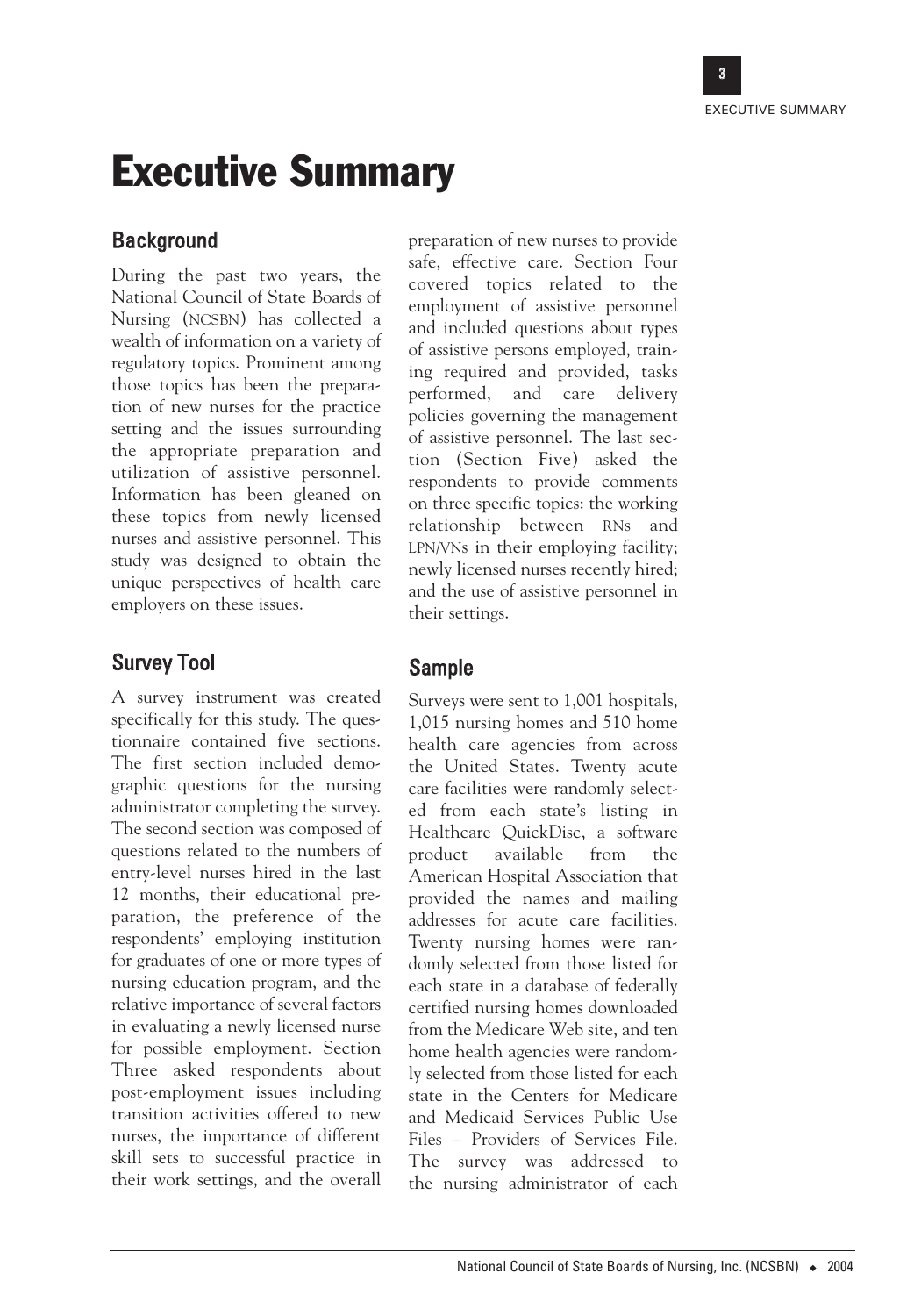facility. A cover letter sent with the survey asked the administrator to pass the survey to someone in his or her facility who directly managed the delivery of care.

### Survey Process

A five-stage mailing process was used to collect data. A preletter was sent announcing the eminent arrival of the survey and explaining its purpose. The survey was sent five days after the preletter. One week after the initial survey mailing a reminder postcard was sent to all participants. A second postcard was mailed about one week later to nonrespondents. Another survey, cover letter and return envelope was mailed to continued nonrespondents two weeks following the second postcard.

#### Return Rates

A total of 65 surveys were mailed to bad addresses, and completed surveys were received from 1,230 overall respondents for a 50% return rate. This report contains results from data supplied by the 1189 respondents who identified their agencies within the survey as hospitals (532), nursing homes or long-term care facilities (494), or home health care facilities (163).

The number of participant hospitals was calculated as adequate to provide proportional estimates at +/- 2.0% of the true rate. The number of nursing home respondents was adequate to provide estimates at +/- 2.5% of the true rate, and the number of home health care agencies responding was adequate to provide estimates at  $+/- 3.5\%$  of the true rate.

#### Respondent Demographics

The majority of the respondents (62% overall, 45.7% acute care, 81.3% long-term care and 57.1% home health care) reported holding the title of director. The respondents reported an average of 13.4 years in management, and 5.8 years in their current positions. The nursing administrators completing the surveys were asked to report the highest educational degree they had earned. Overall, a total of about 36% of the respondents held nonbaccalaureate degrees. Nonnursing bachelor degrees were held by about 6% of the overall respondents, and the remainder (58.4%) held bachelor degrees in nursing or graduate degrees.

### New Nurse Practice Results

### Hiring of Newly Licensed Nurses by Respondents

Of those responding to the survey, 13.7% reported hiring diploma graduates in the past 12 months, 60.3% reported hiring ADN graduates, 42.3% reported hiring BSN graduates, and 55.9% of the respondents reported hiring LPN/VNs. The respondents' institutions had hired a total of 760 diploma RNs; 5,101 ADN graduates; 2,742 BSN graduates; and 2,356 LPN/VNs. On average, 4.8 (SD 7.2) diploma, 7.3 ADN (SD 12.6), 5.6 BSN (SD 10.6), and 3.6 LPN/VN (SD 3.9) newly licensed graduates had been hired in the past 12 months.

### Educational Level Preferences When Hiring Newly Licensed Nurses

Respondent nursing administrators were asked if they required a BSN for all or some of the nursing positions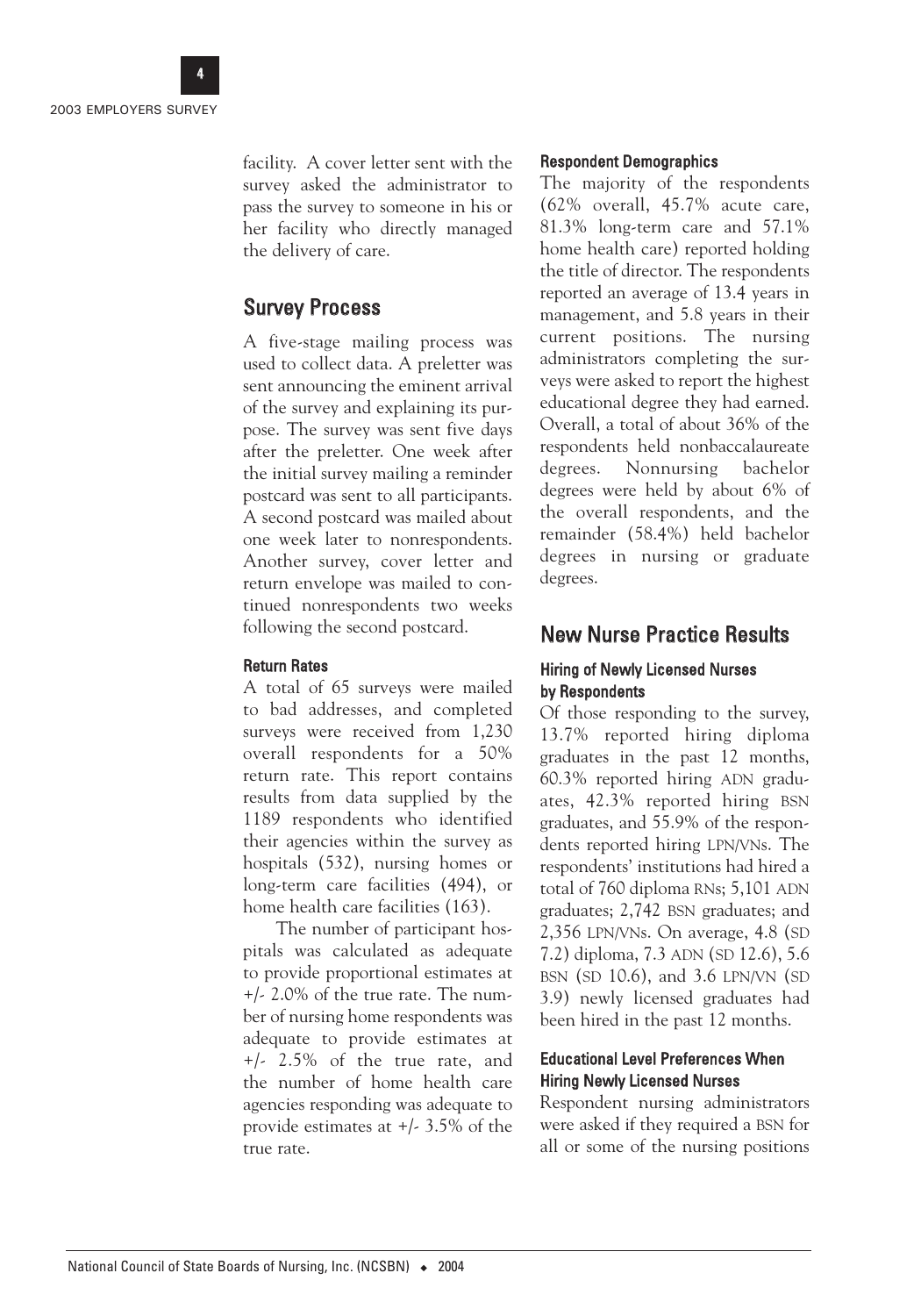

in their employing facility. Overall, only 0.8% of the respondents reported requiring a BSN for all nursing positions and an additional 2% reported requiring a BSN for some specific positions. About 17% percent reported having a preference for a specific type or types of educational preparation when hiring newly licensed RNs. Of all respondents, 2.7% cited a preference for diploma and/or ADN graduates, 1.7% preferred BSN and either ADNs or diploma graduates, and 11.6% cited a preference only for BSN graduates.

#### Adequacy of Educational Preparation

The employers were asked if the various groups of newly licensed nurses were prepared to provide safe, effective care. Positive ratings were given to both ADN and BSN graduates by 41.9% of overall respondents, to diploma graduates by 48.8%, and to LPN/VN graduates by 32.9%.

### Relative Importance of Factors in Evaluating a Newly Licensed Nurse for Employment

Respondents were asked to rank four factors according to their importance in evaluating a newly licensed nurse for possible employment in their practice settings. Respondents rank ordered the factors separately for RNs and LPN/VNs. The nurse administrators in LTC and home health gave the highest ranking to "previous health care experience of the nurse," while the respondents working in hospitals gave the highest ranking to "traits demonstrated during the employment interview." In all settings, administrators provided the same factor rankings for RNs and LPN/VNs.

### Transition Activities for Newly Licensed Nurses

The survey instrument included questions about the types and lengths of orientations/preceptorships/internships offered to new RNs and LPN/VNs by respondent employers. Overall, most (69.1%) employers offered preceptorships that lasted an average of 6.7 weeks. Preceptorships were most common in hospitals (80.9%) and home health agencies (72.9%). Long-term care facilities were more likely to offer orientations (66.8%) that lasted an average of 3.1 weeks. Overall, LPN/VNs were given the same types of transition activities, although their orientations or preceptorships tended to be shorter than those given to RNs.

Overall, about 64% of respondents reported that transition activities were customized to the individual needs of both newly licensed RNs and LPN/VNs. Longterm care facilities were more likely to report offering standardized transition activities to both RNs (44.2%) and LPN/VNs (43.4%) than were hospitals (31% RN and 33.5% LPN/VNs) or home health agencies (26.9% RNs and 32.2% LPN/VNs).

### Importance of Skill Sets in Practice Settings

Respondents were asked to identify the relative importance of five different sets of skills to entry-level nurse practice. They were asked to distribute 10 points among the skill sets according to their importance, giving the most important skills the greatest number of points. In considering the relative importance of the skills for RN practice, the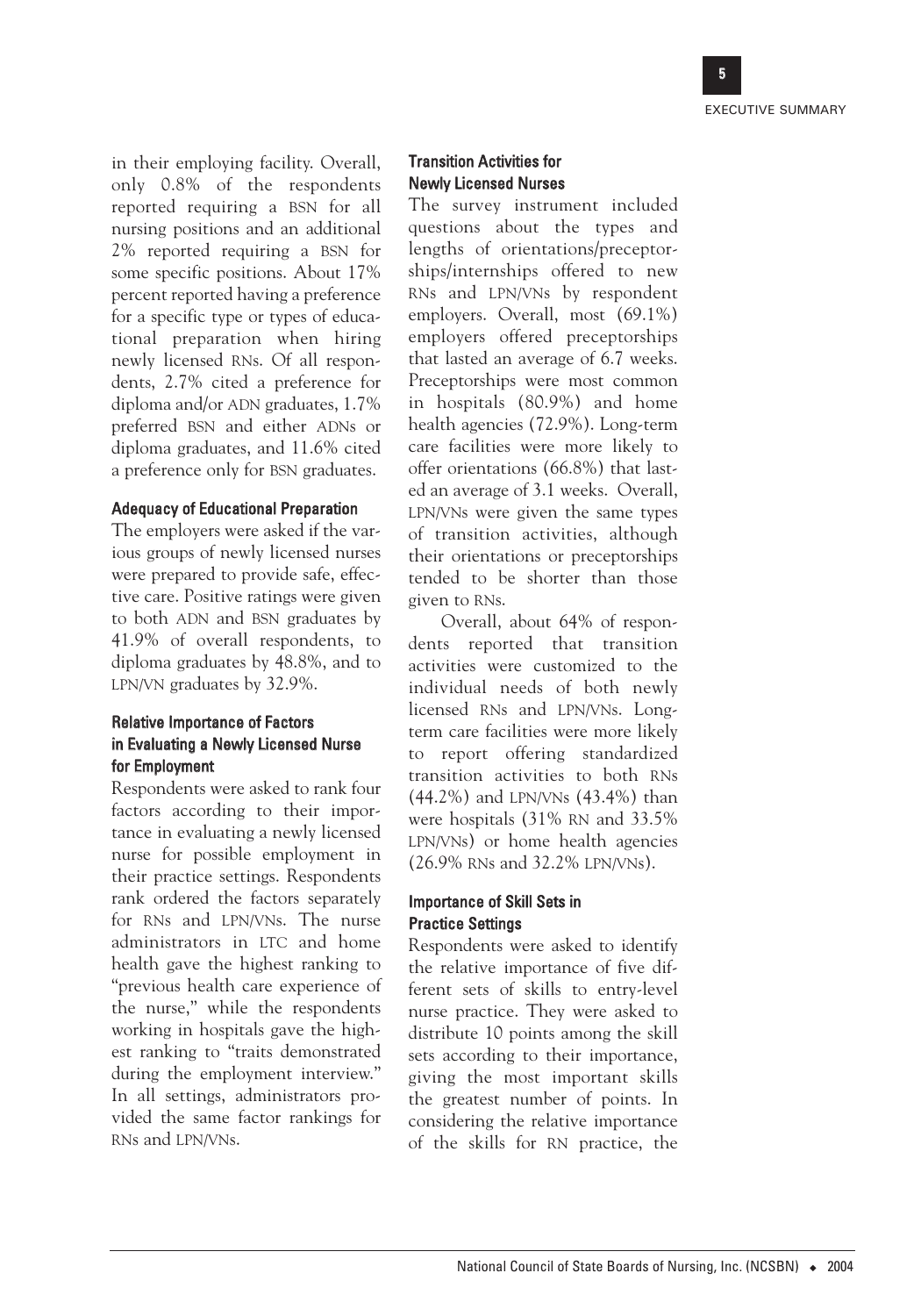employers awarded the greatest number of points on average (2.7 points) to "critical thinking or clinical decision-making skills," with "therapeutic relationship skills" receiving the next highest average points (2.0 points).

In regard to LPN/VN practice, the employers also awarded the most average points (2.4) to "critical thinking or clinical decision making." Similar numbers of points were given to "medication administration skills" (2.2 points), "therapeutic relationship skills" (2.1 points) and "psychomotor skills" (1.9 points). The least amount of points were awarded to "management/leadership/supervisory skills" (1.4 points).

### Assistive Personnel Results

#### Type of Assistive Personnel Employed by Respondents' Facilities

Overall, 92% of respondent facilities employed AP. This included 94% of respondent hospitals, 90% of respondent long-term care facilities and 91% of respondent home health agencies.

Respondents were asked to indicate the types of assistive personnel employed. All settings were most likely to report employing certified nursing assistants (85.5% of hospitals, 96.8% of LTC and 72.4% of home health). Medication aides with or without certification were most likely to be employed in LTC (26.8%), and patient care assistants or aides were more likely to be employed by hospitals (29.6%).

#### AP Training

The majority of respondents (86.8%) reported requiring assistive personnel to have an average of 98

hours of training. Fewer respondents (63.4% overall) reported providing training. About 64% of hospitals and 66% LTC facilities reported providing training (hospitals provided an average of 102 hours and LTC provided an average of 74 hours). Home health agencies were less likely to report providing training. About 54% reported providing an average of 41 hours of training.

Respondents were also asked about topics included in the training either required of or provided to assistive personnel in their employment settings. LTC facilities were much more likely than hospitals or home health care facilities to report training including giving oral (18.8% LTC, 3% hospital and 8.3% HHC) or rectal (12.5% LTC, 2.8% hospital and 6.1% HHC) medications. Hospitals were more likely to include inserting urinary catheters (14.9% hospitals, 6.8% LTC and 3% HHC), oral suctioning, (21.3% hospitals, 8.7% LTC and 7.6% HHC) and finger stick glucose monitoring (45.7% hospitals, 16% LTC and 12.1% HHC).

One facility administrator checked "other" and wrote the following extensive list of AP training topics: "restraints, fall prevention, specimen collection, I & O, pulse oximetry, postmortem care, enemas, watching for abuse, infection control, watching for hypo-/hyperglycemia, lifts & transfers, TEDs & SCDs, mock Code Blues, pain awareness, diabetic care, trach care, basic IV therapy, aseptic technique, IV insertion, chest tube care, nasogastric tube insertion, central line care, injectable med administration."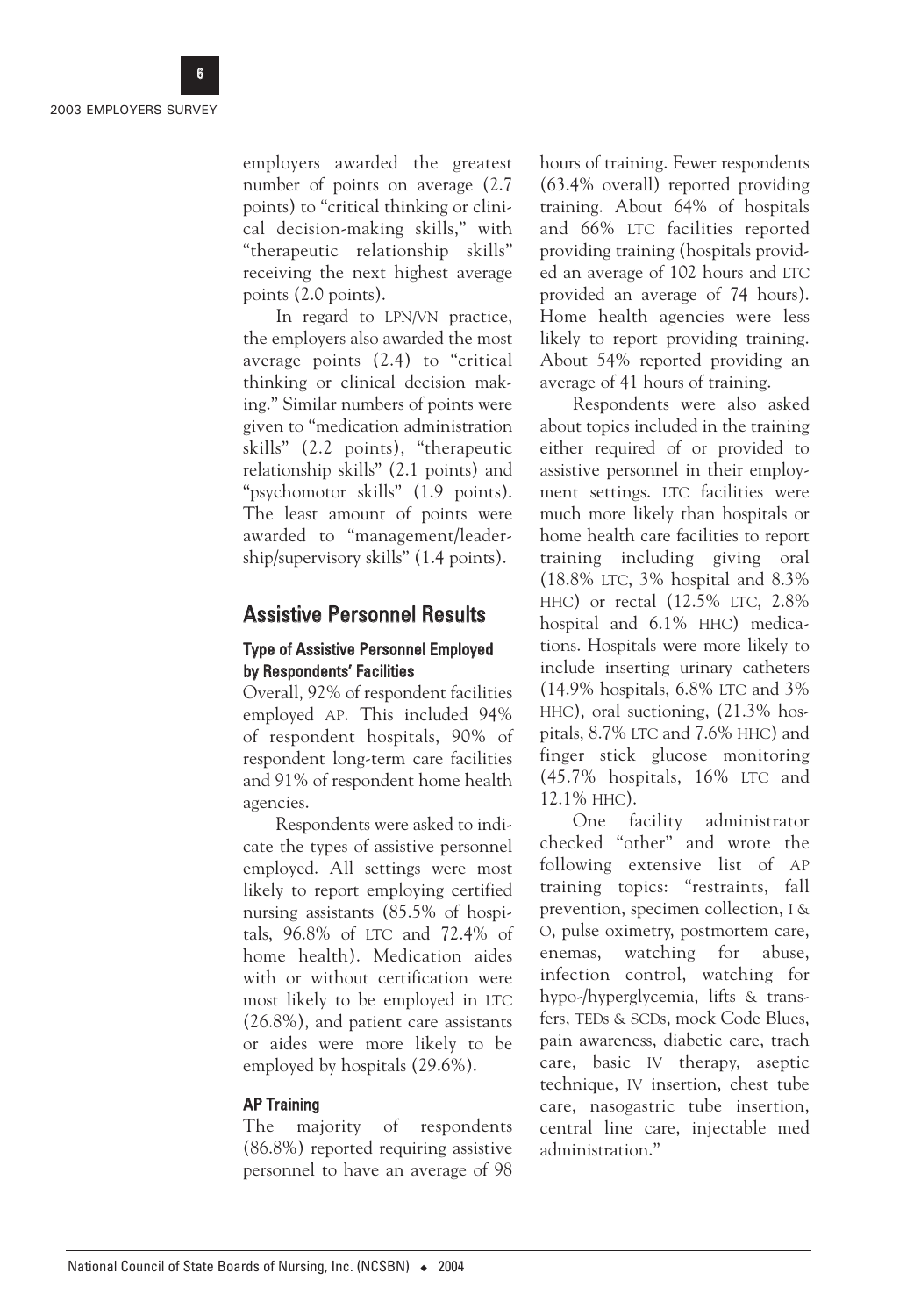#### AP Competency Evaluations

Respondents were asked how frequently they performed competency evaluations for AP. Overall, 90.7% of respondent administrators reported their facilities performed competency evaluations of AP. Most (80.7%) performed evaluations every 6 to 12 months, 9.5% performed evaluations only at time of hire and 3.8% performed evaluations as needed or as indicated by poor performance.

#### Facility Care Delivery Policies

The *2003 Employers Survey* included several questions about facility policies/processes for assigning work to assistive personnel and apportioning responsibility for the care they provided. When asked who made client assignments for AP, most (62.9% overall) respondents reported that charge nurses made assignments. A correlated question asked about methods for informing AP of duties or tasks they were to perform. Most respondents selected a variety of methods, with job description (77.3%), licensed nurse assigned to AP's clients (73.8%) and task list (57.8%) as the most frequently selected methods.

Respondent administrators were also asked if AP received reports on their clients at the beginning of their work shift. About 91% of hospital and 95% of LTC administrators reported that AP did receive reports, however, only about 39% of HHC administrators reported that their aides received reports.

About 89% of respondents reported that licensed nurses in their facilities would be accountable for changing an AP's assignment due to the AP's competence or

incompetence to perform a task; about 92% held licensed nurses accountable to counsel or teach AP's how to perform tasks, and about 78% held them accountable for contributing to AP's formal performance evaluations. When asked who in their organization was responsible for the day-to-day care provided to clients by AP, 60.8% said that the licensed nurse assigned to the AP's clients bore that responsibility; 8.2% held the assistive person responsible.

#### Tasks Performed by AP

Respondents were asked to select, from a list, those activities performed by AP in their facilities. LTC facility administrators were more likely to report that AP gave oral (17.4%) or rectal (11.5%) medications than were hospitals (3.6% oral and 2.6% rectal) or HHC agencies (8.9% oral and 6.1% rectal medications). Hospitals were more likely to report that AP inserted (14.4%) or removed (24.7%) urinary catheters than were LTC (inserted 3.4% and removed 5.4%) or HHC agencies (inserted 3.4% and removed 5.5%).

#### **Comments**

Respondents were asked to comment on three specific topics: the working relationships of RNs and LPN/VNs in their facility, newly licensed nurses they had recently hired, and the use of AP in their setting. There were 957 comments written about RN/LPN/VN working relationships. About one-third of those comments (269 comments) were about the collegiality of RN and LPN/VN staff member relationships, and a total of 473 comments were written about the work roles of RNs and LPN/VNs in respondents'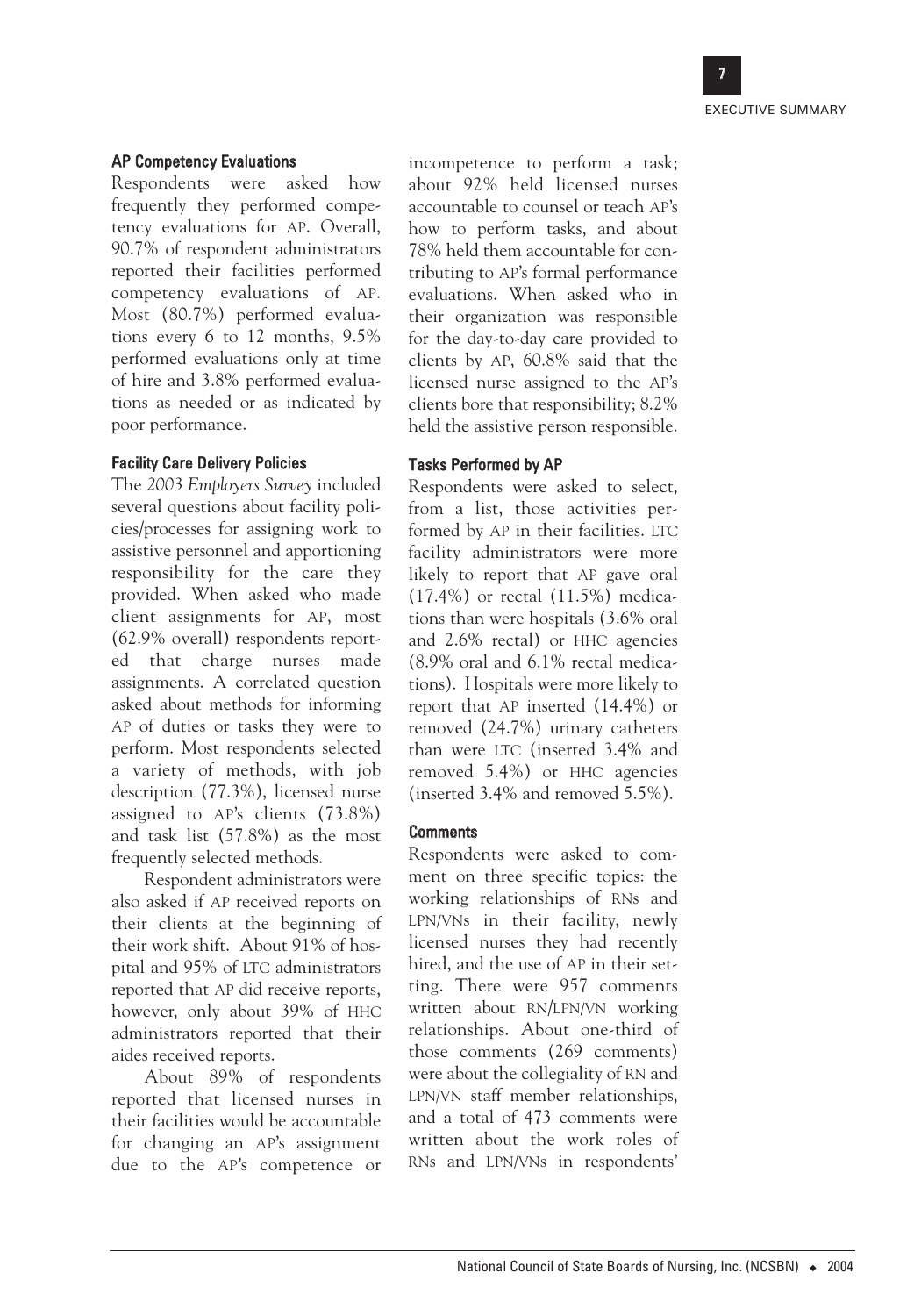facilities. Within those comments, 290 administrators indicated that RNs supervised the work of LPN/VN staff members. However, 183 comments described RNs and LPN/VNs as having the same roles (116) or roles that differed only to the extent that RNs performed specific tasks for clients assigned to LPN/VN staff members (67).

There were 725 comments written about recently hired newly licensed nurses. Of those comments 62 stated that the institution either by choice or policy did not hire new nurses.

Respondents provided a total of 387 comments about the preparation of new nurses for entry-level practice. There were 109 comments that stated new nurses were well prepared for practice and 278 that stated new nurses lacked adequate preparation in one or more respects.

Many (283) of the 574 comments written about assistive personnel praised their contribution to the care of clients, or provided examples of how the work of assistive personnel improved the care provided by other staff members (58 comments). Some administrators wrote of using AP to perform higher-level duties, and it was not uncommon for them to allude to the need for these workers to assess clients' progress.

### **Conclusions**

Data from this study supports the following conclusions:

1. This study supported the findings of the *2001 Employers Survey* related to preferences for certain types of educational preparation

when hiring new nurses. Few employers have a preference for one type of educational preparation over another. Employers do have a preference for new graduates with previous health care experience.

- 2. Critical thinking skills are highly valued by employers of newly licensed nurses.
- 3. Higher-level tasks are being performed by AP in all types of settings. Those tasks are more likely to include medication administration in LTC and insertion or removal of urinary catheters in hospitals.
- 4. Facility care delivery policies related to assignment of and responsibility for client care may complicate the delegatory relationship between the nurse and the AP. Nurses seldom select the clients AP are to care for, making it difficult to impossible for the nurse to match the client's needs with the assistive person's skills. Most facilities assign tasks as a matter of routine and expect licensed nurses to apportion new tasks as they arise or take a task away from an AP due to the AP's demonstrated lack of competence. Almost half of these administrators reported that the nurse assigned to the AP's clients was not responsible for the care provided by the AP to those clients. These policies may be a response by administrators to the poor management skills of nurses as they enter the profession.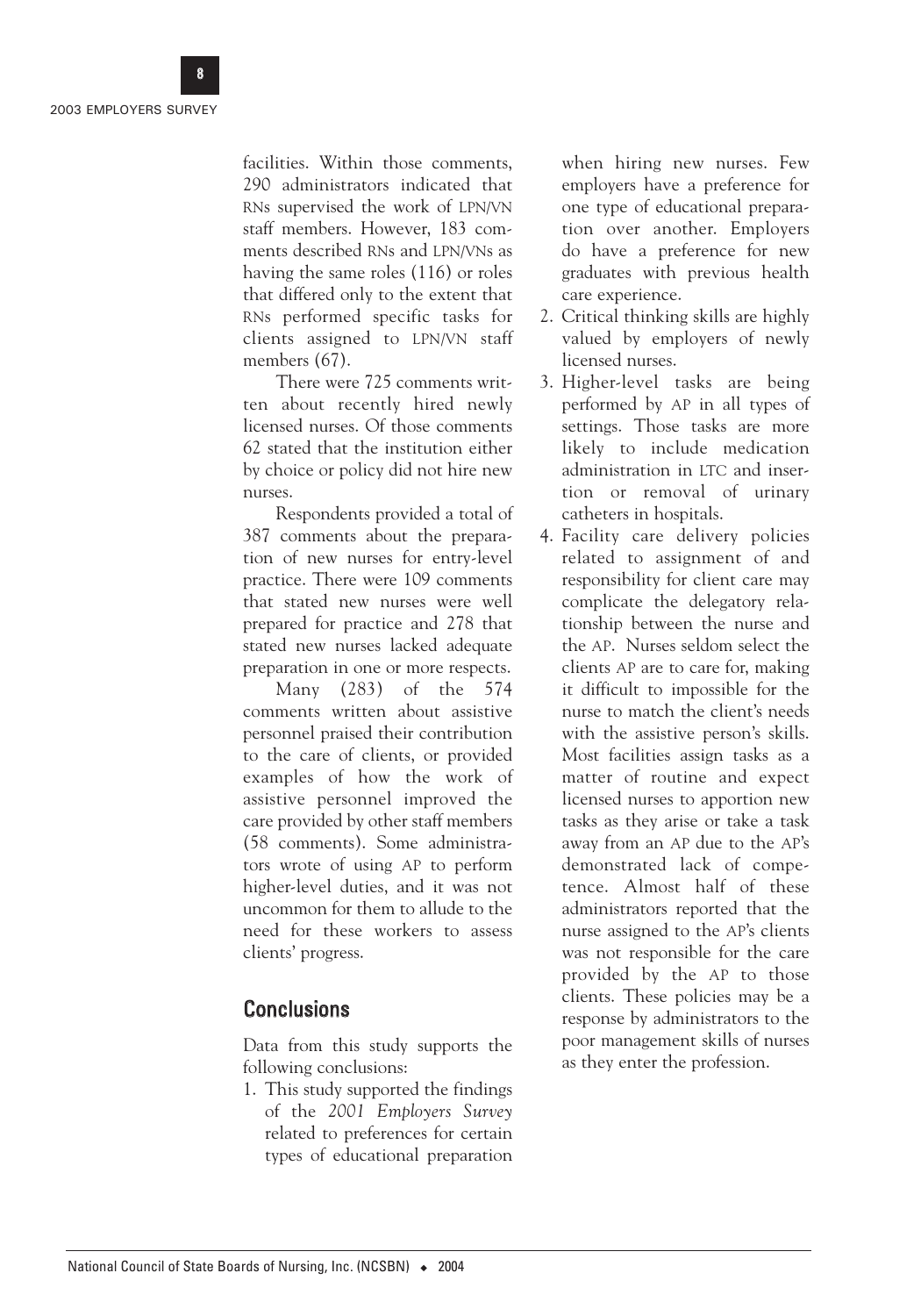# Report of Findings from the 2003 Employers **Survey**

June Smith, PhD, RN Lynda Crawford, PhD, RN, CAE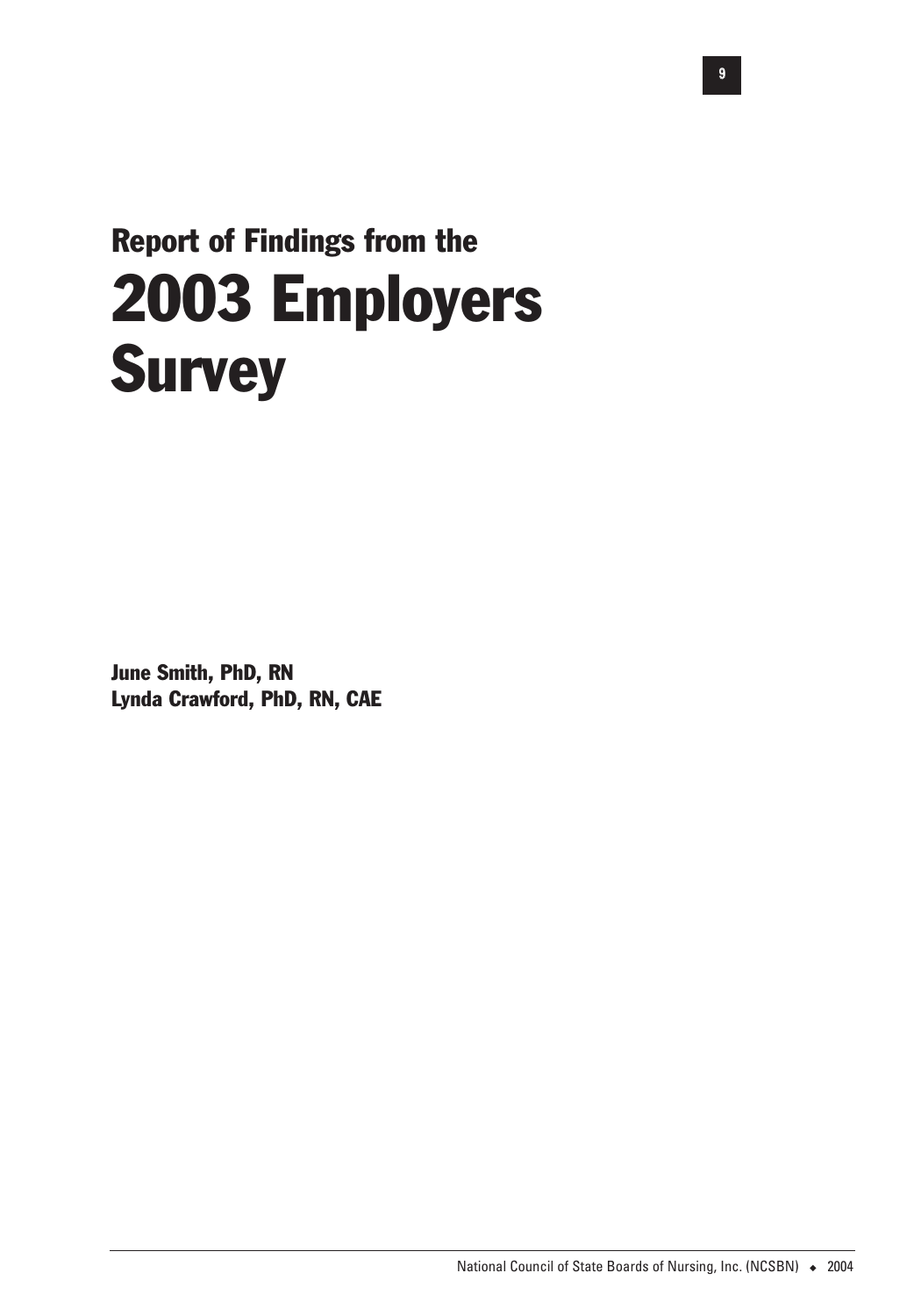2003 EMPLOYERS SURVEY

10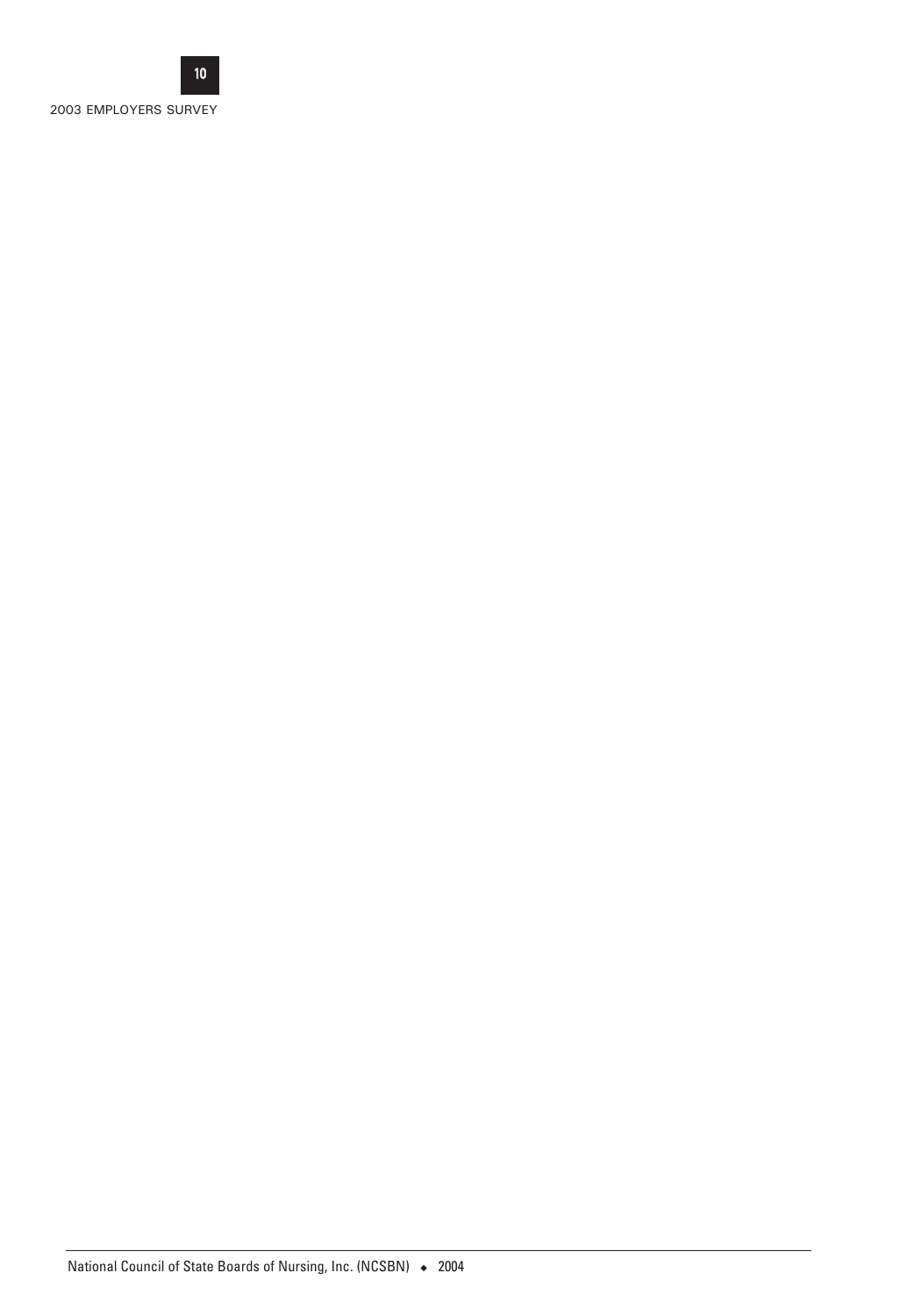

# Background of Study

Empiric evidence from National Council of State Boards of Nursing RN practice analyses has demonstrated that associate degree and baccalaureate degree graduates are hired into the same types of positions and perform the same tasks within their first six months of practice. To have a complete understanding of the entry-level practices of all nurses, it is necessary to obtain the perspectives of health care employers.

During the past two years, the National Council of State Boards of Nursing (NCSBN) has collected a wealth of information on a variety of regulatory topics. Prominent among those topics has been the

preparation of new nurses for the practice setting and the issues surrounding the appropriate preparation and utilization of assistive personnel. Information has been gleaned on these topics from newly licensed nurses and assistive personnel. The *2003 Employers Survey* was designed to obtain the unique perspectives of health care employers about these issues.

The findings from the *2003 Employers Survey* are reported here as one in the series of monographs called NCSBN Research Briefs. These briefs provide the means to quickly and widely disseminate NCSBN research findings.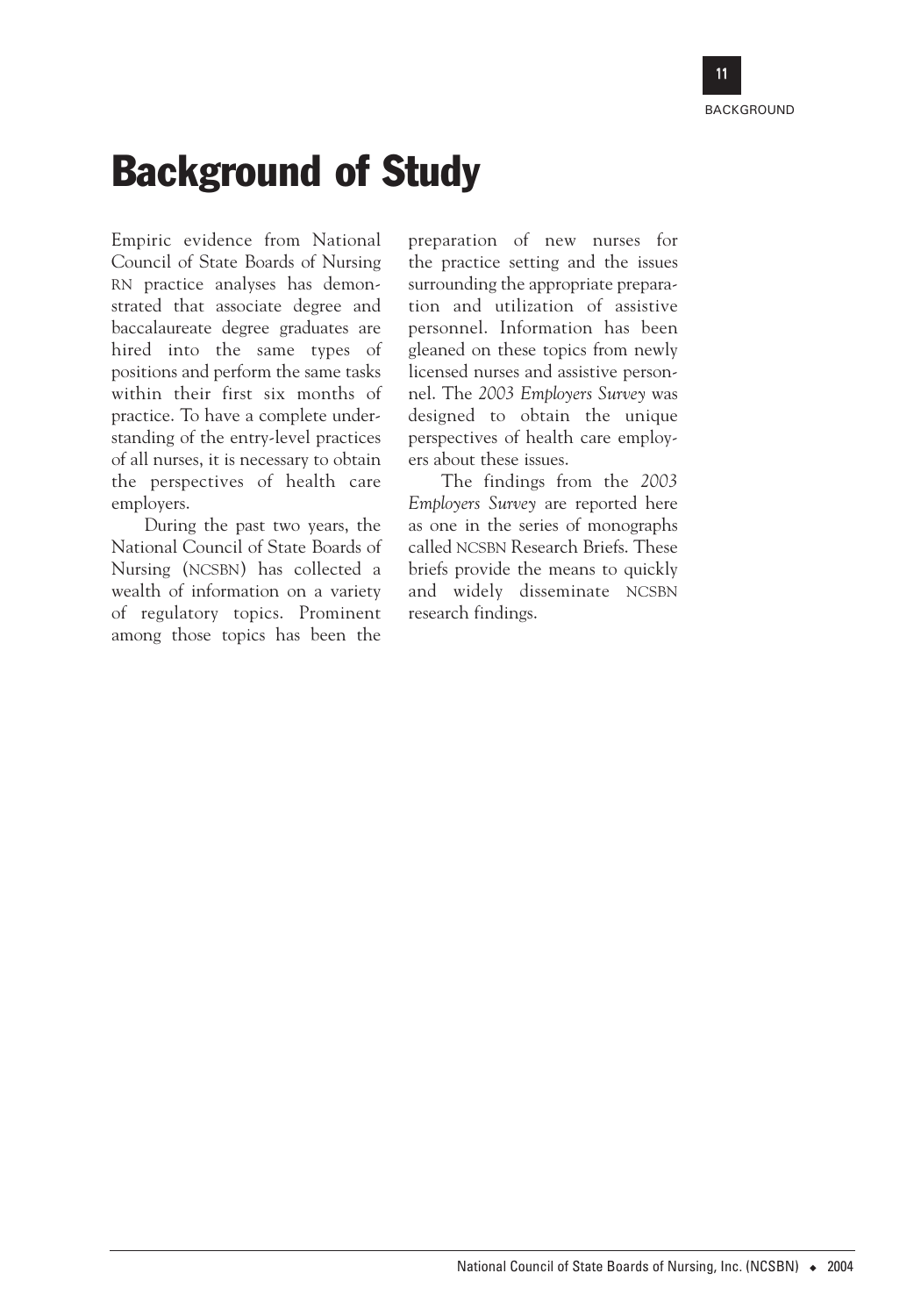# Research Design and Methodology

This section provides a description of the methodology used to conduct a survey of employers of nurses and assistive personnel. Descriptions of the sample selection and data collection procedures are provided, as well as information about response rates, the data collection instrument and assurance of confidentiality.

### Sample Selection and Data Collection Procedures

Surveys were sent to 1,001 hospitals, 1,015 nursing homes and 510 home health care agencies from across the United States. Twenty acute care facilities were randomly selected from each state's listing in Healthcare QuickDisc, a software product available from the American Hospital Association that provided the names and mailing addresses for acute care facilities. Twenty nursing homes were randomly selected from those listed for each state in a database of federally certified nursing homes downloaded from the Medicare Web site, and 10 home health agencies were randomly selected from those listed for each state in the Centers for Medicare and Medicaid Services Public Use Files – Providers of Services File. The survey was addressed to the nursing administrator of each facility. A cover letter sent with the survey asked the administrator to pass the survey to someone in his or her facility who directly managed the delivery of care.

A five-stage mailing process was used to collect data. A preletter was sent announcing the eminent arrival of the survey and explaining its purpose. The survey was sent five days after the preletter. One week after the initial survey mailing, a reminder postcard was sent to all participants. A second postcard was mailed about one week later to nonrespondents. Another survey, cover letter and return envelope was mailed to continued nonrespondents two weeks following the second postcard.

A total of 65 surveys were mailed to bad addresses, and completed surveys were received from 1,230 overall respondents for a 50% return rate. This report contains results from data supplied by the 1,189 respondents who identified their agencies within the survey as hospitals (532), nursing homes or long-term care facilities (494), or home health care facilities (163).

The number of participant hospitals was calculated as adequate to provide proportional estimates at +/- 2.0% of the true rate. The number of nursing home respondents was adequate to provide estimates at +/- 2.5% of the true rate, and the number of home health care agencies responding was adequate to provide estimates at +/- 3.5% of the true rate.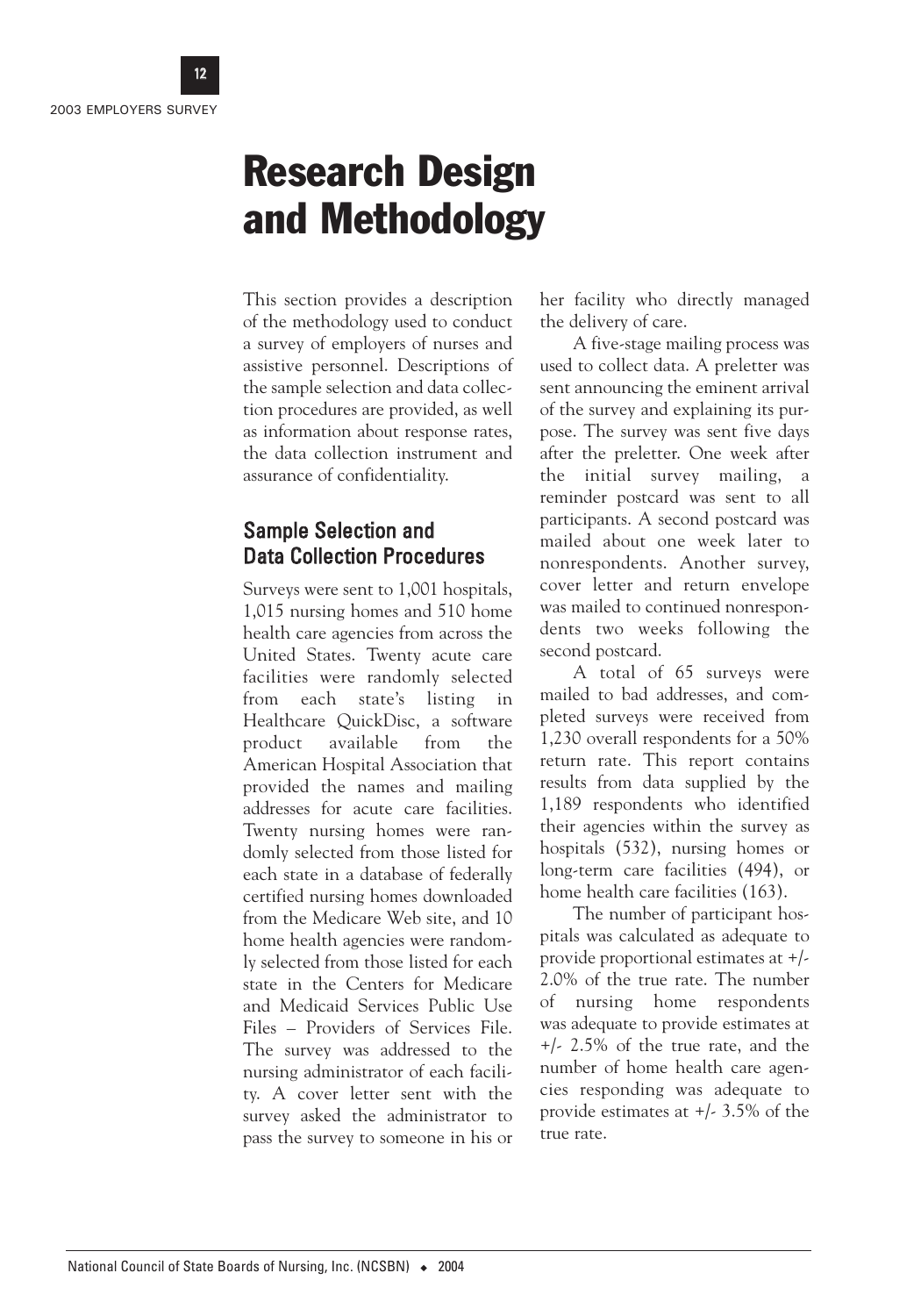### Data Collection Instrument

A survey instrument was created specifically for this study. The questionnaire contained five sections. The first section contained demographic questions for the nursing administrator completing the survey. The second section was composed of questions related to the numbers of entry-level nurses hired in the last 12 months, their educational preparation, the preference of the respondent's employing institution for graduates of one or more types of nursing education program, and the relative importance of several factors in evaluating a newly licensed nurse for possible employment. Section Three asked respondents about post-employment issues including transition activities offered to new nurses, the importance of different skill sets to successful practice in their work settings and the overall preparation of new nurses to provide safe, effective care. Section Four covered topics related to the employment of assistive personnel and included questions about the types of assistive persons employed, training required and provided, tasks performed, and delivery of care policies governing the management of assistive personnel. The last section (Section Five)

asked the respondents to provide comments on three specific topics: the working relationship between RNs and LPN/VNs in their employing facility, newly licensed nurses recently hired and the use of assistive personnel in their settings.

## **Confidentiality**

All potential participating facilities were promised confidentiality with regard to their participation and their responses. Preassigned code numbers were used to facilitate cost effective follow-up mailings. Files containing mailing information were kept separate from the data files. The study protocol was reviewed by NCSBN's executive director for compliance with organizational guidelines for research studies involving human subjects.

### Summary

A data collection instrument was disseminated to 2,526 employers of newly licensed nurses and assistive personnel selected at random from among all employing facilities in the U.S. A 50% response rate was obtained. Eleven hundred eightynine employers participated in the study.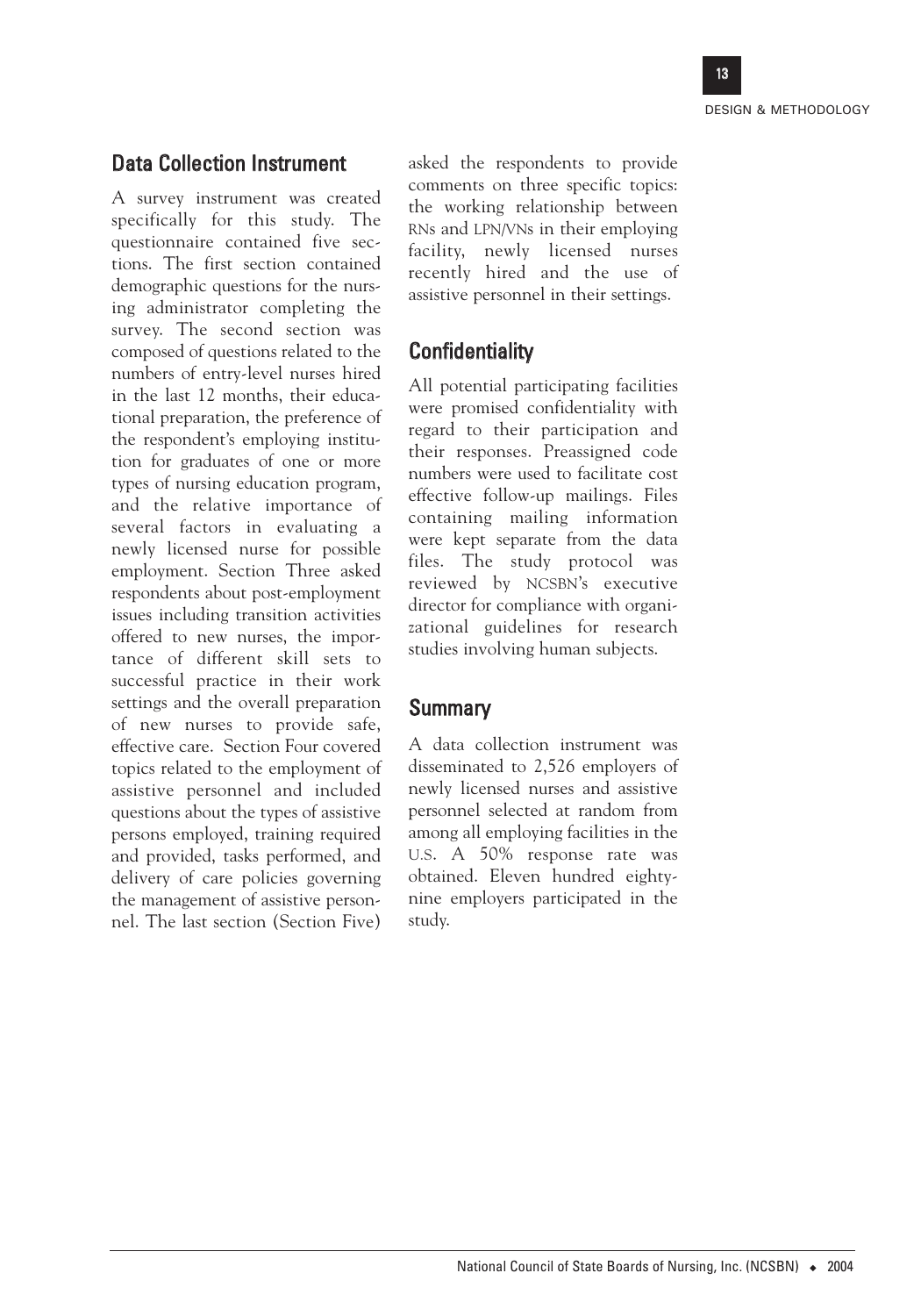# Survey Participants

Information was obtained about those responding to the survey on behalf of their institution, the hiring preferences of their institution, and the perceived adequacy of preparation of newly licensed nurses and assistive personnel.

### Respondent Demographics

Most respondents held administrative positions in their institutions (s*ee Table 1*). The majority of the respondents (62% overall, 45.7% acute care, 81.3% long-term care and 57.1% home health care) reported holding the title of director. Respondents reported an average of 13.4 years in management, and 5.8 years in their current positions.

The nursing administrators completing the surveys were asked to report the highest educational degree they had earned. Overall, a total of about 36% of the respondents held nonbaccalaureate degrees: LPN/VN licenses (0.8%), RN diplomas (10.4%) or associate nursing degrees (24.6%), with the largest proportion (54.4%) of these respondents working in long-term care. Nonnursing bachelor degrees were

held by about 6% of the overall respondents, and the remainder (58.4%) held bachelor degrees in nursing or graduate degrees. Respondents in acute care most frequently reported MSN (29.9%) degrees as their highest educational degree earned. Associate nursing degrees (39.8%) were most often reported by respondents in longterm care and home health care respondents most frequently reported holding baccalaureate nursing degrees (35%).

### Hiring of Newly Licensed Nurses by Respondents

In the past 12 months, the majority of respondents (60.3%) reported hiring ADN graduates, 42.3% reported hiring BSN graduates, 13.7% reported hiring diploma graduates, and 55.9% of the respondents reported hiring LPN/VNs. Of those employers hiring new ADN and BSN graduates, most were acute care facilities. Longterm care facilities were more likely to hire LPN/VN graduates, while home health care agencies were least likely to hire diploma graduates within the past 12 months. Overall,

| <b>Table 1. Titles of Respondent Nurse Administrators</b>                  |      |      |      |      |  |  |  |  |  |  |  |
|----------------------------------------------------------------------------|------|------|------|------|--|--|--|--|--|--|--|
| <b>HHC</b><br><b>Overall</b><br><b>Hospital</b><br>LTC<br>%<br>%<br>%<br>% |      |      |      |      |  |  |  |  |  |  |  |
| <b>Vice President</b>                                                      | 22.2 | 38.9 | 7.5  | 11.7 |  |  |  |  |  |  |  |
| Director                                                                   | 62   | 45.7 | 81.3 | 57.1 |  |  |  |  |  |  |  |
| Manager                                                                    | 5.6  | 6.8  | 2.2  | 11.7 |  |  |  |  |  |  |  |
| <b>Assistant Manager</b>                                                   | 0.9  | 1.1  | 0.8  | 0.6  |  |  |  |  |  |  |  |
| Supervisor                                                                 | 1.9  | 1.1  | 1.4  | 5.5  |  |  |  |  |  |  |  |
| Other                                                                      | 8.8  | 6.4  | 6.7  | 13.5 |  |  |  |  |  |  |  |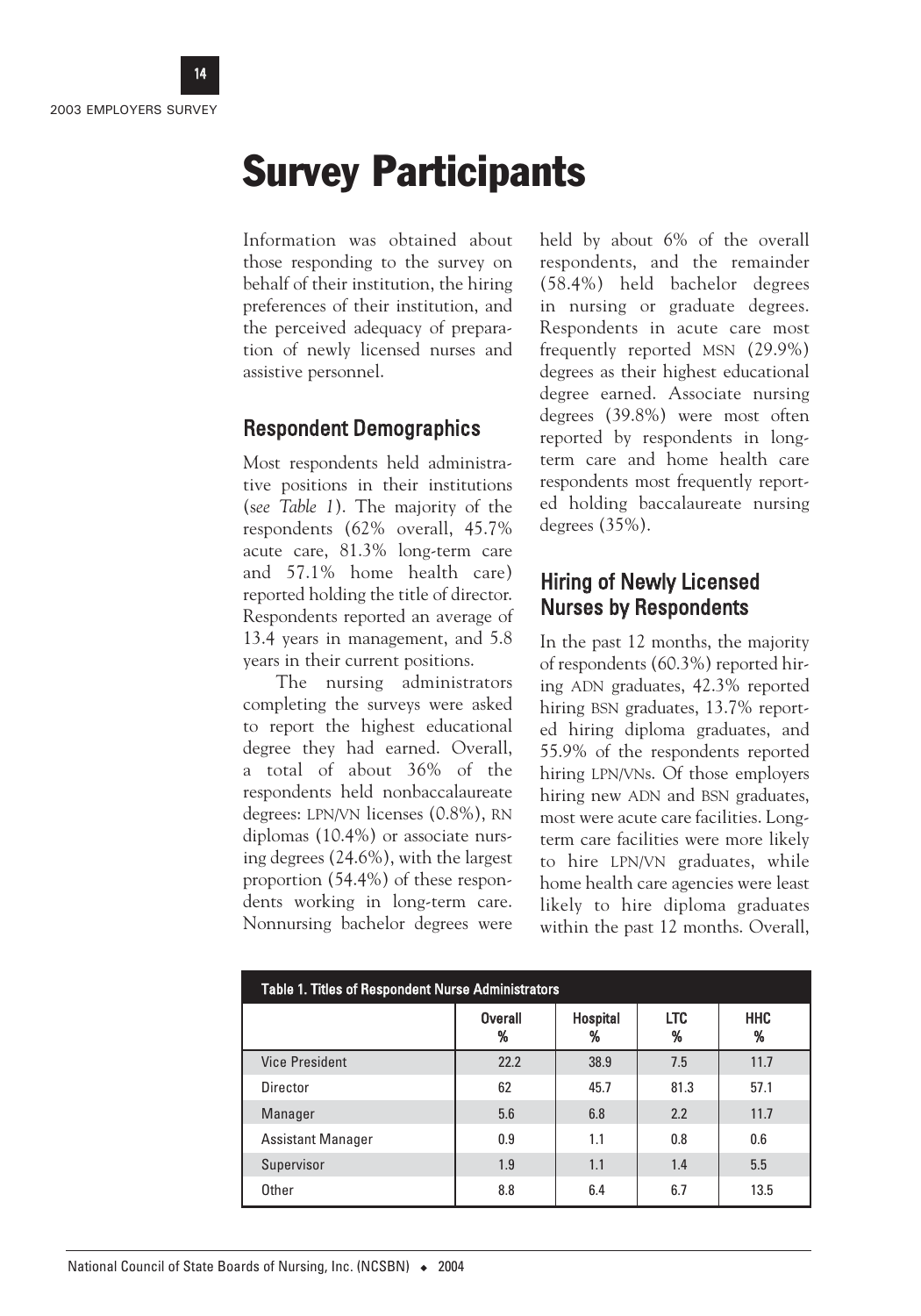

the respondents' institutions had hired a total of 760 diploma RNs; 5,101 ADN graduates; 2,742 BSN graduates; and 2,356 LPN/VNs. On average, 4.8 (SD 7.2) diploma, 7.3 ADN (SD 12.6), 5.6 BSN (SD 10.6), and 3.6 LPN/VN (SD 3.9) newly licensed graduates had been hired overall in the past 12 months. When compared to the *2001 Employers Survey*, both studies found that acute care facilities hired the largest numbers of new graduates in all categories. However, the previous study showed long-term care facilities hired more LPN/VNs than RNs, which was not the case in the current study (*see Table 3*).

# Educational Level Preferences When Hiring Newly Licensed Nurses

Respondent nursing administrators were asked if they required a BSN for all or some of the nursing positions in their employing facilities. Overall, only 0.8% of the respondents reported requiring a BSN for all nursing positions and a further 2% reported requiring a BSN for some specific positions (*see Table 4*).

The majority of respondents did not have a preference for educational preparation when hiring newly licensed RNs. Only about 17% reported having a preference for a specific type or types of educational preparation. Of all respondents, 2.7% cited a preference for diploma and/or ADN graduates, 1.7% preferred BSN and either ADNs or diploma graduates, and 11.6% cited a preference only for BSN graduates (*see Figure 2*).

| Table 2. Respondents' Nursing Management Experience           |      |      |      |      |  |  |  |  |  |  |  |  |
|---------------------------------------------------------------|------|------|------|------|--|--|--|--|--|--|--|--|
| <b>Overall</b><br><b>HHC</b><br><b>LTC</b><br><b>Hospital</b> |      |      |      |      |  |  |  |  |  |  |  |  |
| Average years in position                                     | 5.8  | 6.1  | 5.1  | 6.6  |  |  |  |  |  |  |  |  |
| Average years in<br>nursing mgmt.                             | 13.4 | 14.4 | 12.4 | 13.2 |  |  |  |  |  |  |  |  |

| Table 3. Numbers of New Nurses Hired in Past 12 Months |                |           |            |          |  |  |  |  |  |  |
|--------------------------------------------------------|----------------|-----------|------------|----------|--|--|--|--|--|--|
| <b>Diploma</b>                                         | <b>Overall</b> | Acute     | <b>LTC</b> | HHC.     |  |  |  |  |  |  |
| % Hiring                                               | 13.7           | 15.4      | 13.9       | 7.6      |  |  |  |  |  |  |
| # Hired                                                | 760            | 514       | 220        | 26       |  |  |  |  |  |  |
| Range                                                  | $1 - 40$       | $1 - 40$  | $1 - 27$   | $1 - 5$  |  |  |  |  |  |  |
| Average                                                | 4.8            | 6.6       | 3.3        | 2.1      |  |  |  |  |  |  |
| <b>SD</b>                                              | 7.2            | 9.2       | 4.1        | 1.2      |  |  |  |  |  |  |
| <b>ADN</b>                                             |                |           |            |          |  |  |  |  |  |  |
| % Hiring                                               | 60.3           | 81.3      | 49.3       | 26.3     |  |  |  |  |  |  |
| Sum                                                    | 5,101          | 4,095     | 903        | 103      |  |  |  |  |  |  |
| Range                                                  | $1 - 125$      | $1 - 125$ | $1 - 110$  | $1 - 11$ |  |  |  |  |  |  |
| Average                                                | 7.3            | 9.9       | 3.7        | 2.5      |  |  |  |  |  |  |
| SD                                                     | 12.6           | 13.9      | 9.8        | 2.6      |  |  |  |  |  |  |
| <b>BSN</b>                                             |                |           |            |          |  |  |  |  |  |  |
| % Hiring                                               | 42.3           | 64.1      | 19.9       | 21.6     |  |  |  |  |  |  |
| # Hired                                                | 2,742          | 2,344     | 347        | 51       |  |  |  |  |  |  |
| Range                                                  | $1 - 95$       | $1 - 95$  | $1 - 56$   | $1 - 4$  |  |  |  |  |  |  |
| Average                                                | 5.6            | 7.2       | 2.6        | 1.6      |  |  |  |  |  |  |
| <b>SD</b>                                              | 10.6           | 12.2      | 5.9        | 0.9      |  |  |  |  |  |  |
| <b>LPN/VN</b>                                          |                |           |            |          |  |  |  |  |  |  |
| % Hiring                                               | 55.9           | 59.3      | 65.3       | 15.4     |  |  |  |  |  |  |
| # Hired                                                | 2,356          | 1,184     | 1,124      | 48       |  |  |  |  |  |  |
| Range                                                  | $1 - 36$       | $1 - 36$  | $1 - 30$   | $1 - 10$ |  |  |  |  |  |  |
| Average                                                | 3.6            | 3.9       | 3.5        | 2.0      |  |  |  |  |  |  |
| <b>SD</b>                                              | 3.9            | 4.2       | 3.6        | 1.9      |  |  |  |  |  |  |

| Table 4. Require BSN for Entry-Level RN Positions |                |    |                 |            |            |   |     |   |  |  |  |
|---------------------------------------------------|----------------|----|-----------------|------------|------------|---|-----|---|--|--|--|
|                                                   | <b>Overall</b> |    | <b>Hospital</b> | <b>LTC</b> | <b>HHC</b> |   |     |   |  |  |  |
|                                                   | %              | n  | %               | n          | %          | n | %   | n |  |  |  |
| Yes, all positions                                | 0.8            | 9  | 0.4             |            | 0.6        |   | 2.5 |   |  |  |  |
| Yes, for some positions                           | 2.0            | 23 | 1.9             | 10         | 1.0        | 5 | 5.0 | 8 |  |  |  |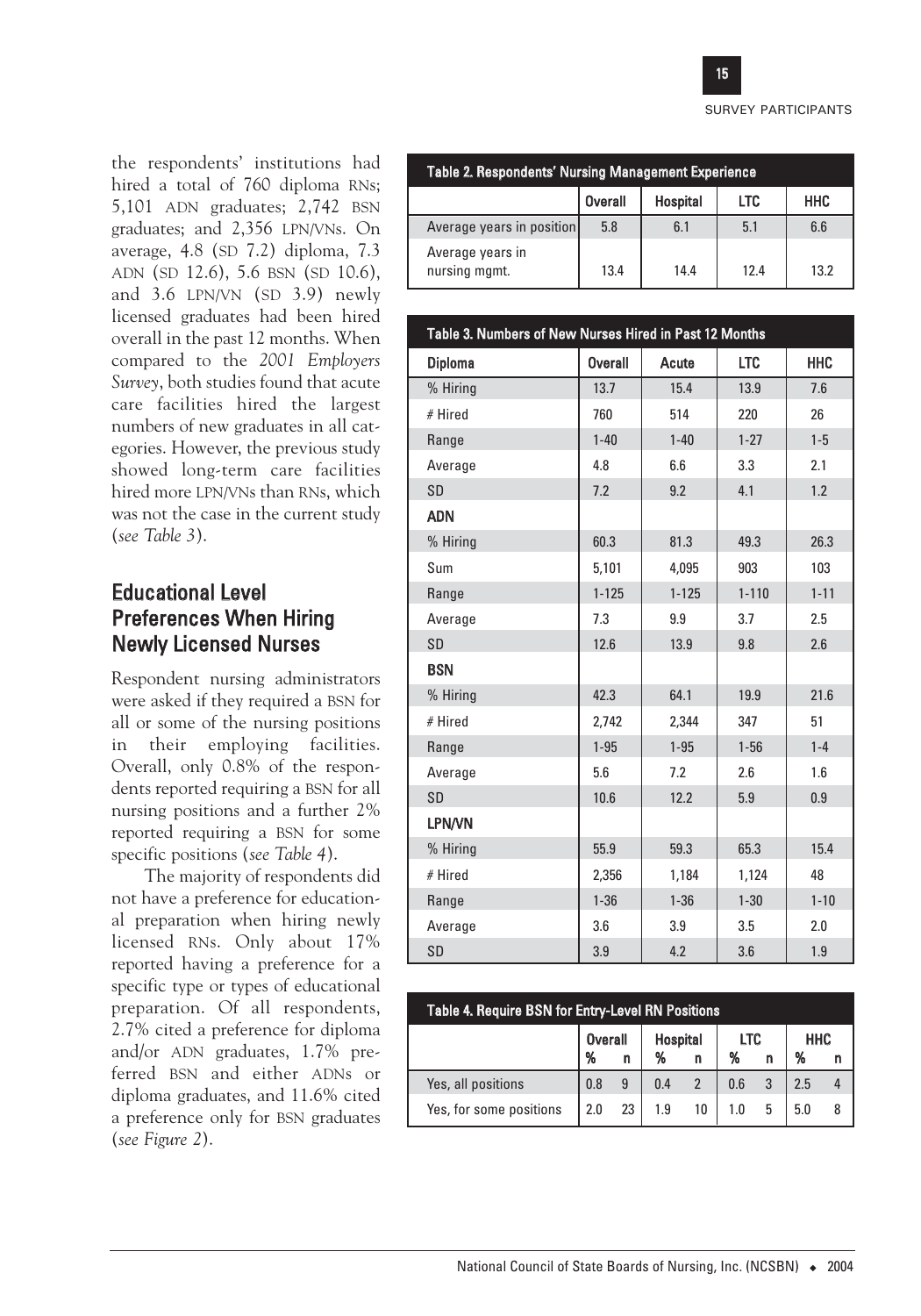

2003 EMPLOYERS SURVEY



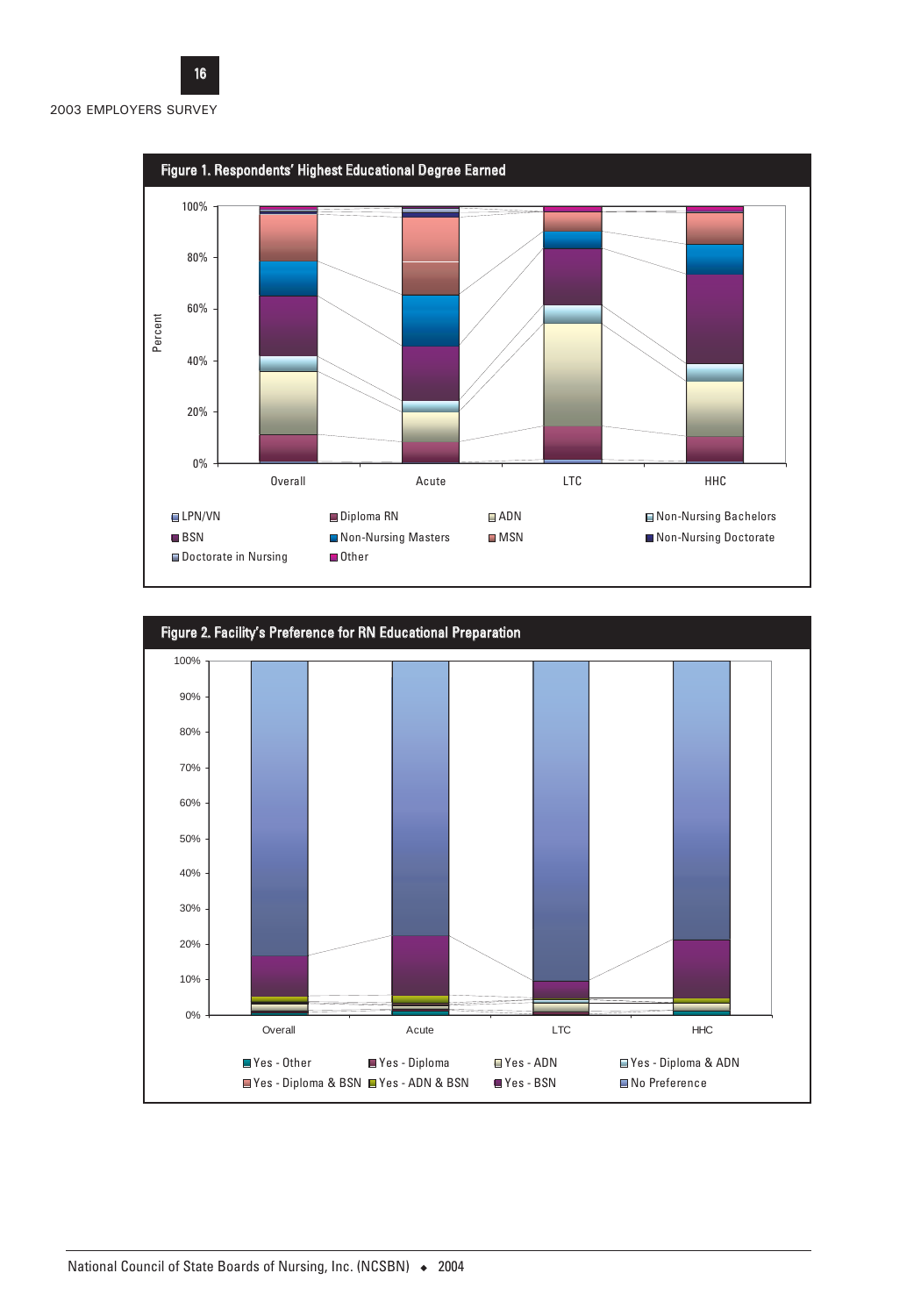# Study Findings Related to Newly Licensed Nurses

# Adequacy of Educational Preparation

The employers were asked if the various groups of newly licensed nurses were prepared to provide safe, effective care. Positive ratings were given to both ADN and BSN graduates by 41.9% of overall respondents, to diploma graduates by 48.8%, and to LPN/VN graduates by 32.9% (*see Table 5*). When compared to the *2001 Employers Survey* (Smith & Crawford, 2002), the current study shows a slight increase in the new nurses' preparation to provide safe, effective care.

# Relative Importance of Factors in Evaluating a Newly Licensed Nurse for Employment

Respondents were asked to rank four factors according to their importance in evaluating a newly licensed nurse for possible employment in their practice settings. Respondents rank ordered the factors separately for RNs and LPN/VNs. The nurse administrators in LTC and home health gave the highest ranking to "previous health care experience of the nurse," and gave the second highest ranking to "traits demonstrated by the applicant nurse during the employment interview." The third highest rank was given to "the type of educational program attended (diploma, ADN or BSN) and the fourth rank was given to "the

specific educational program (school of nursing) attended by the nurse." The respondents working in hospitals gave the highest ranking to "traits demonstrated during the employment interview," and the second highest to "previous health care experience." Hospital respondents ranked the other two factors in the same order as LTC and home health. In all settings, administrators provided the same factor rankings for RNs and LPN/VNs (*see Table 6*).

# Transition Activities for Newly Licensed Nurses

The survey instrument included questions about the types and lengths of orientations/preceptorships/internships offered to newly licensed RNs and LPN/VNs by respondent employers. Overall, most (69.1%) employers offered new RNs preceptorships lasting an average of 6.7 weeks. Preceptorships for RNs were most common in hospitals (80.9%) and home health agencies (72.9%). Long-term care facilities were more likely (66.8%) to offer orientations to RNs lasting an average of 3.1 weeks. Only about 2% of respondents reported offering no type of orientation to RNs or LPN/VNs. Overall, LPN/VNs were given the same types of transition activities, although their orientations or preceptorships tended to be shorter than those given to RNs (*see Tables 7 & 8*).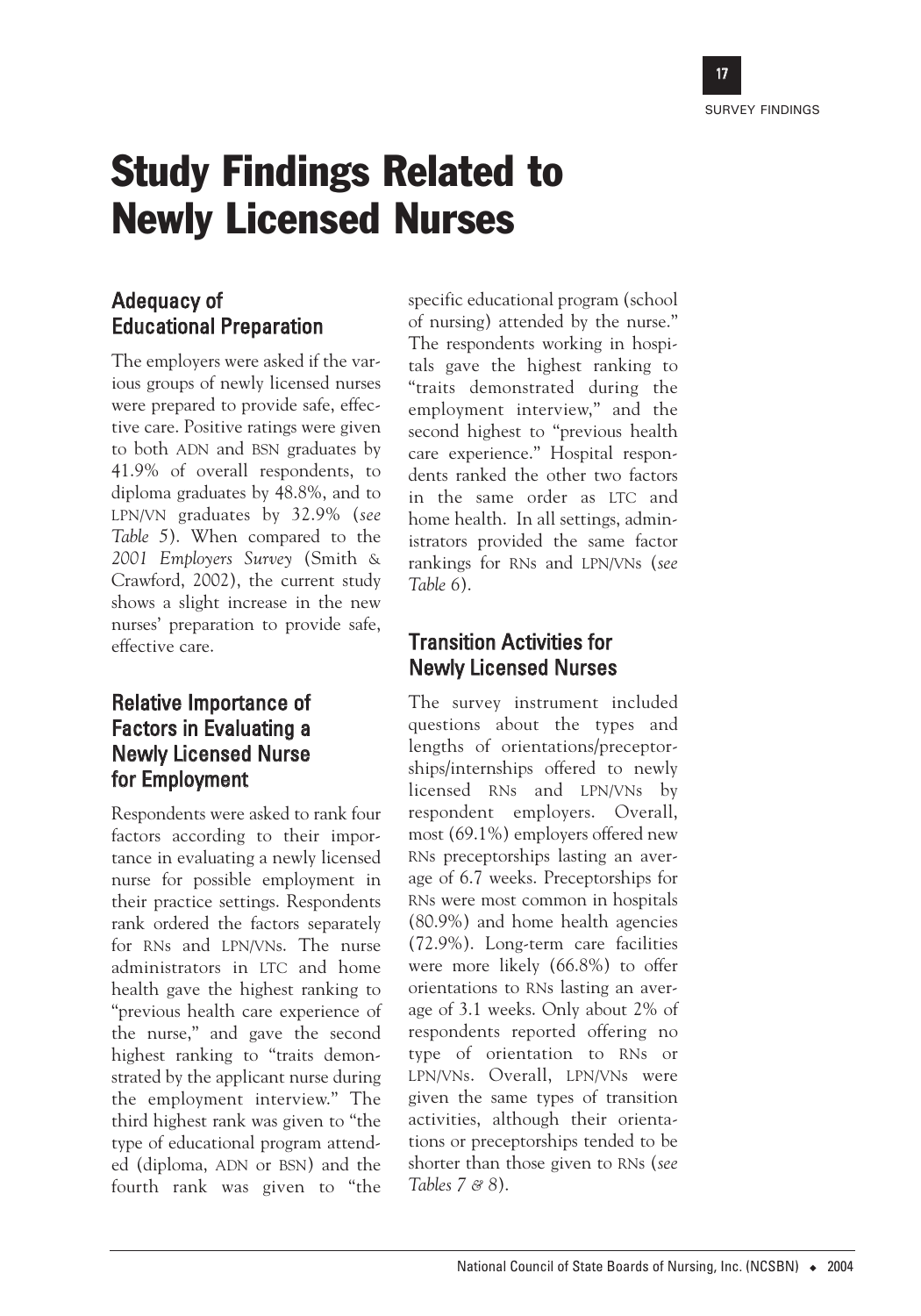| Table 5. Overall Preparation to Provide Safe, Effective Care* |                |     |          |     |      |     |            |    |  |  |
|---------------------------------------------------------------|----------------|-----|----------|-----|------|-----|------------|----|--|--|
|                                                               | <b>Overall</b> |     | Hospital |     | LTC  |     | <b>HHC</b> |    |  |  |
|                                                               | %              | n   | %        | n   | %    | n   | %          | n  |  |  |
| <b>ADN</b>                                                    | 41.9           | 321 | 37.9     | 167 | 47.7 | 132 | 44.9       | 22 |  |  |
| <b>BSN</b>                                                    | 41.9           | 239 | 40.7     | 146 | 43.9 | 75  | 45.0       | 18 |  |  |
| Diploma                                                       | 48.8           | 106 | 47.2     | 51  | 49.4 | 44  | 55.0       | 11 |  |  |
| LPN/VN                                                        | 32.9           | 237 | 29.0     | 99  | 35.0 | 121 | 51.5       | 17 |  |  |

\*% of respondents who reported hiring specified type of new graduate and giving "Yes, definitely" ratings.

| Table 6. Ranking of Factors Used in Evaluating Newly Licensed Nurses for Possible Employment |                   |                                  |                   |                                          |                   |                               |                   |                                     |  |  |  |  |
|----------------------------------------------------------------------------------------------|-------------------|----------------------------------|-------------------|------------------------------------------|-------------------|-------------------------------|-------------------|-------------------------------------|--|--|--|--|
| <b>Factors</b>                                                                               | <b>RN</b><br>Rank | Overall<br><b>LPN/VN</b><br>Rank | <b>RN</b><br>Rank | <b>Hospital</b><br><b>LPN/VN</b><br>Rank | <b>RN</b><br>Rank | LTC.<br><b>LPN/VN</b><br>Rank | <b>RN</b><br>Rank | <b>HHC</b><br><b>LPN/VN</b><br>Rank |  |  |  |  |
| Type of ed. prog (diploma, ADN, BSN)                                                         | 3                 | 3                                |                   | 3                                        |                   | 3                             |                   |                                     |  |  |  |  |
| Specific School of Nursing Attended                                                          | 4                 | 4                                | 4                 | 4                                        | 4                 | 4                             | 4                 |                                     |  |  |  |  |
| Previous health care experience                                                              |                   |                                  |                   | $\overline{2}$                           |                   |                               |                   |                                     |  |  |  |  |
| Traits demonstrated during interview                                                         |                   |                                  |                   |                                          |                   |                               |                   |                                     |  |  |  |  |

| Table 7. Type and Length of Transition Activities for Newly Licensed RN Employees <sup>A</sup> |      |                             |      |                              |      |                  |      |                                |  |  |  |
|------------------------------------------------------------------------------------------------|------|-----------------------------|------|------------------------------|------|------------------|------|--------------------------------|--|--|--|
| <b>Type of Orientation</b>                                                                     | %    | Overall<br><b>Ave Weeks</b> | %    | Hospital<br><b>Ave Weeks</b> | %    | LTC<br>Ave Weeks | %    | <b>HHC</b><br><b>Ave Weeks</b> |  |  |  |
| Routine orientation*                                                                           | 62.7 | 4.3                         | 57.8 | 5.5                          | 66.8 | 3.1              | 67.4 | 5.1                            |  |  |  |
| Preceptorship or mentorship                                                                    | 69.1 | 6.7                         | 80.9 | 7.8                          | 55.2 | 4.9              | 72.9 | 6.5                            |  |  |  |
| Internship/externship or residency                                                             | 14.5 | 13.1                        | 25.2 | 14.5                         | 5.4  | 7.5              | 4.7  | 13.8                           |  |  |  |
| None of the above                                                                              | 1.6  |                             | 1.3  |                              | 1.7  |                  | 2.3  |                                |  |  |  |
| Other                                                                                          | 7.2  | 6.8                         | 7.4  | 6.1                          | 6.7  | 4.1              | 8.6  | 19.7                           |  |  |  |

\*Routine Orientation was defined as "including supervised work with clients without an assigned mentor." ^Respondents could select more than one type of transition activity to describe facility practices.

| Table 8. Type and Length of Transition Activities for Newly Licensed LPN/VN Employees^ |      |                             |                                          |     |                              |     |      |                                |  |  |
|----------------------------------------------------------------------------------------|------|-----------------------------|------------------------------------------|-----|------------------------------|-----|------|--------------------------------|--|--|
| <b>Type of Orientation</b>                                                             | %    | Overall<br><b>Ave Weeks</b> | <b>Hospital</b><br>%<br><b>Ave Weeks</b> |     | LTC<br>%<br><b>Ave Weeks</b> |     | %    | <b>HHC</b><br><b>Ave Weeks</b> |  |  |
| Routine orientation*                                                                   | 63.8 | 3.9                         | 57.7                                     | 4.9 | 70.2                         | 3.1 | 61.6 | 4.1                            |  |  |
| Preceptorship or mentorship                                                            | 62.9 | 5.6                         | 72.5                                     | 6.6 | 53.8                         | 4.3 | 61.6 | 5.1                            |  |  |
| Internship/externship or residency                                                     | 4.5  | 6.5                         | 6.8                                      | 7.8 | 2.9                          | 4.9 | 2.0  | 5.0                            |  |  |
| None of the above                                                                      | 2.2  |                             | 2.4                                      |     | 1.1                          |     | 7.1  |                                |  |  |
| Other                                                                                  | 5.7  | 5.1                         | 4.4                                      | 4.9 | 7.2                          | 3.3 | 4.1  | 15.8                           |  |  |

\*Routine Orientation was defined as "including supervised work with clients without an assigned mentor." ^Respondents could select more than one type of transition activity to describe facility practices.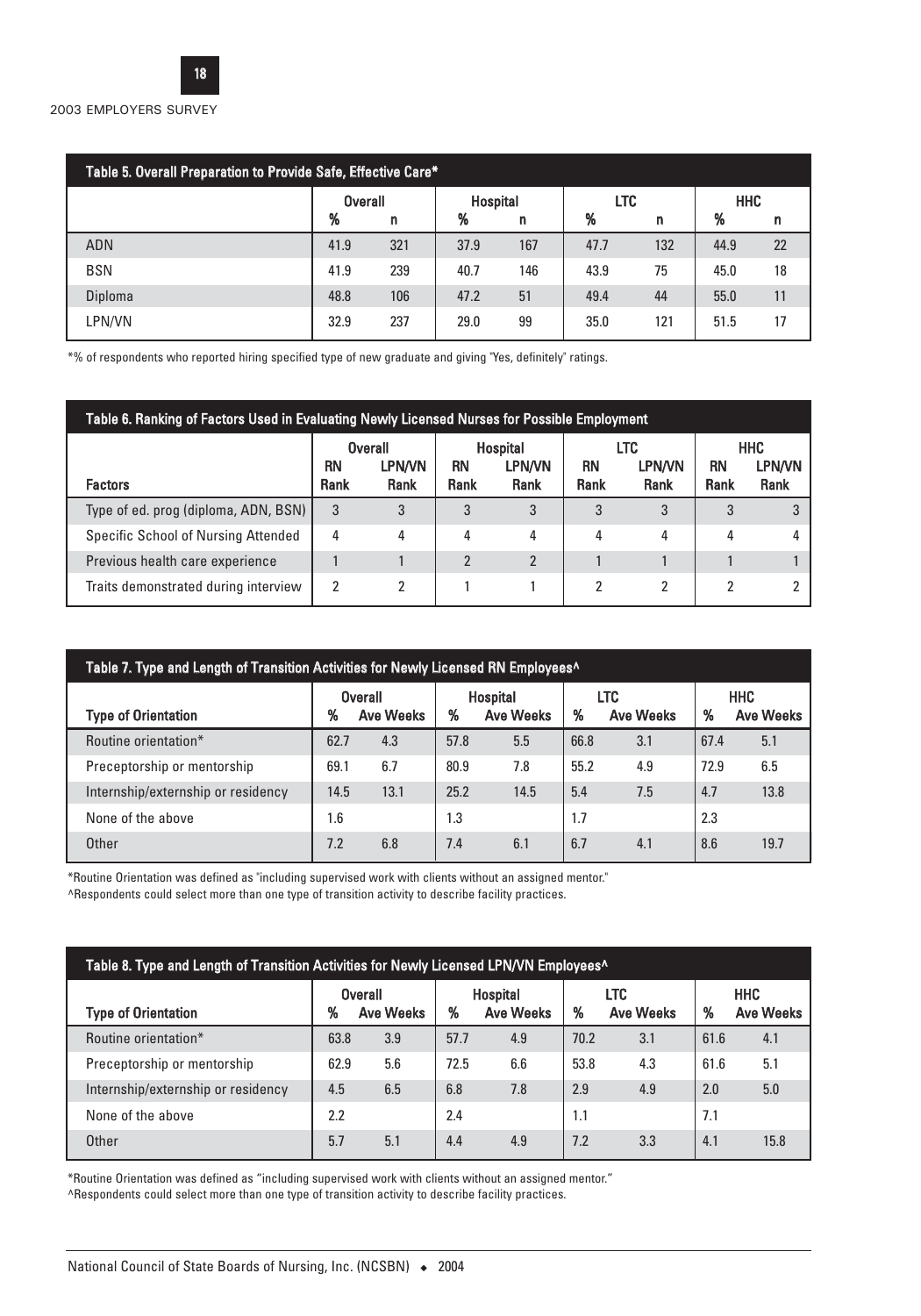Overall, about 64% of respondents reported that transition activities were customized to the individual needs of both newly licensed RNs and LPN/VNs. Longterm care facilities were more likely to report offering standardized transition activities to both RNs (44.2%) and LPN/VNs (43.4%) than were hospitals (31% RN and 33.5% LPN/VNs) or home health agencies (26.9% RNs and 32.2% LPN/VNs). Of those respondents offering customized transition activities, home health agencies (73.1% RNs and 67.8% LPN/VNs) most frequently reported this as their method for planning transition activities (*see Figure 3*).

### Importance of Skill Sets in Different Practice Settings

Respondents were asked to identify the relative importance of five different sets of skills to entry-level nurse practice. They were asked to distribute 10 points among the skill

sets according to their importance, giving the most important skills the most points. In considering the relative importance of the skills for RN practice, the employers awarded the greatest number of points on average (2.7) to "critical thinking or clinical decision-making skills," with very similar numbers of points awarded to "therapeutic relationship skills" (2.0 points), "medication administration skills" (1.9 points), "management/ leadership/supervisory skills" (1.7 points) and "psychomotor skills" (1.7 points). See Figure 4.

In regard to LPN/VN practice, the employers also awarded the highest average points (2.4) to "critical thinking or clinical decision making." Similar numbers of points were given to "medication administration skills" (2.2 points), "therapeutic relationship skills" (2.1 points) and "psychomotor skills" (1.9 points). As with the RNs, the least amount of points (1.4) were awarded to "management/

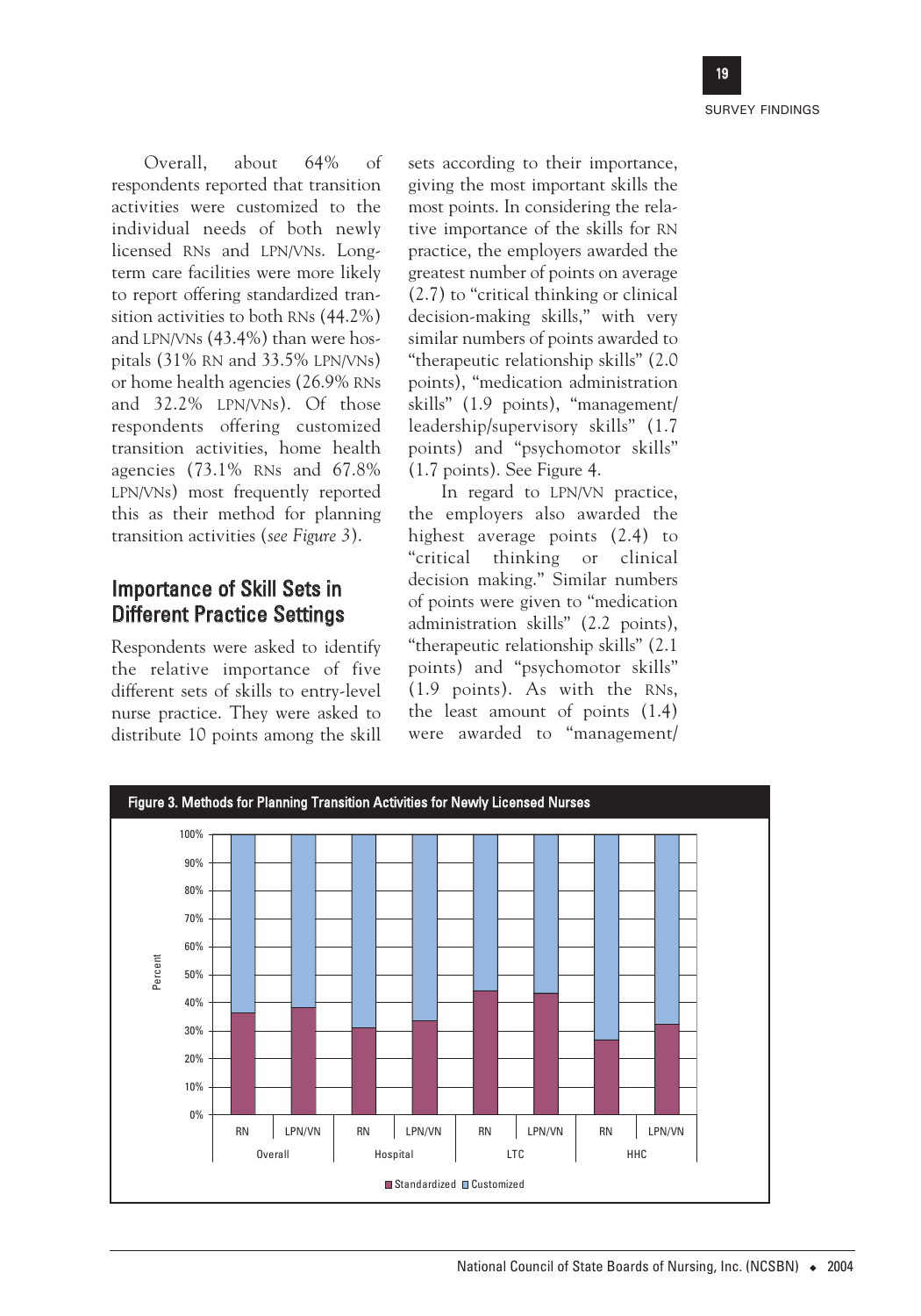



![](_page_27_Figure_2.jpeg)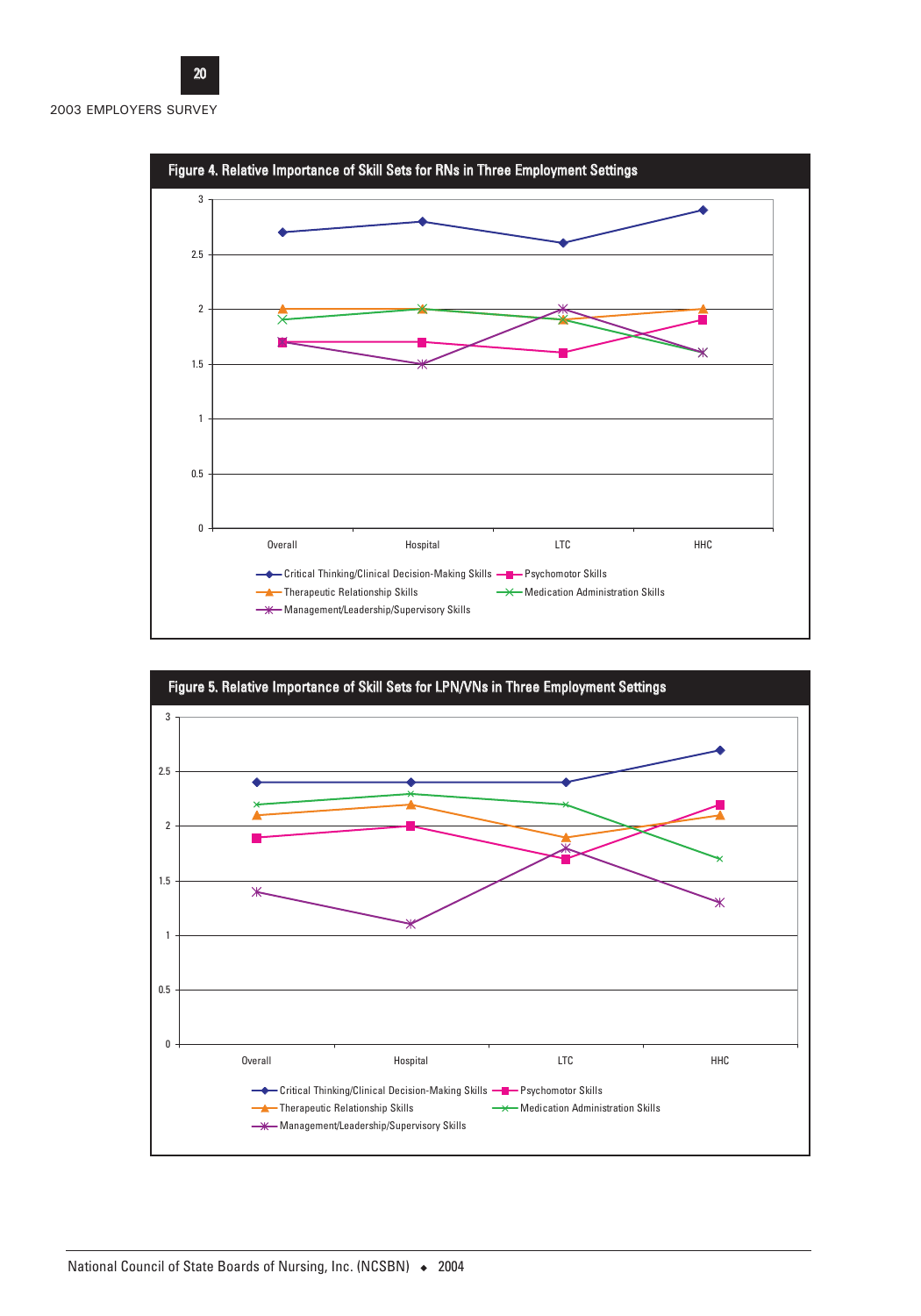leadership/supervisory skills." The numbers of points awarded to the various skill sets differed among the settings. All settings gave the highest numbers of points to "critical thinking or clinical decision-making skills." Hospital administrators gave very similar points to "therapeutic relationship skills" (2.2) and "medication administration skills" (2.3), and the least amount of points (1.1)

to "management/leadership/supervisory skills." Long-term care administrators gave more points (2.2) to "medication administration skills," and gave similar numbers of points to "therapeutic relationship skills" (1.9) and "management/leadership/supervisory skills" (1.8). See Figure 5.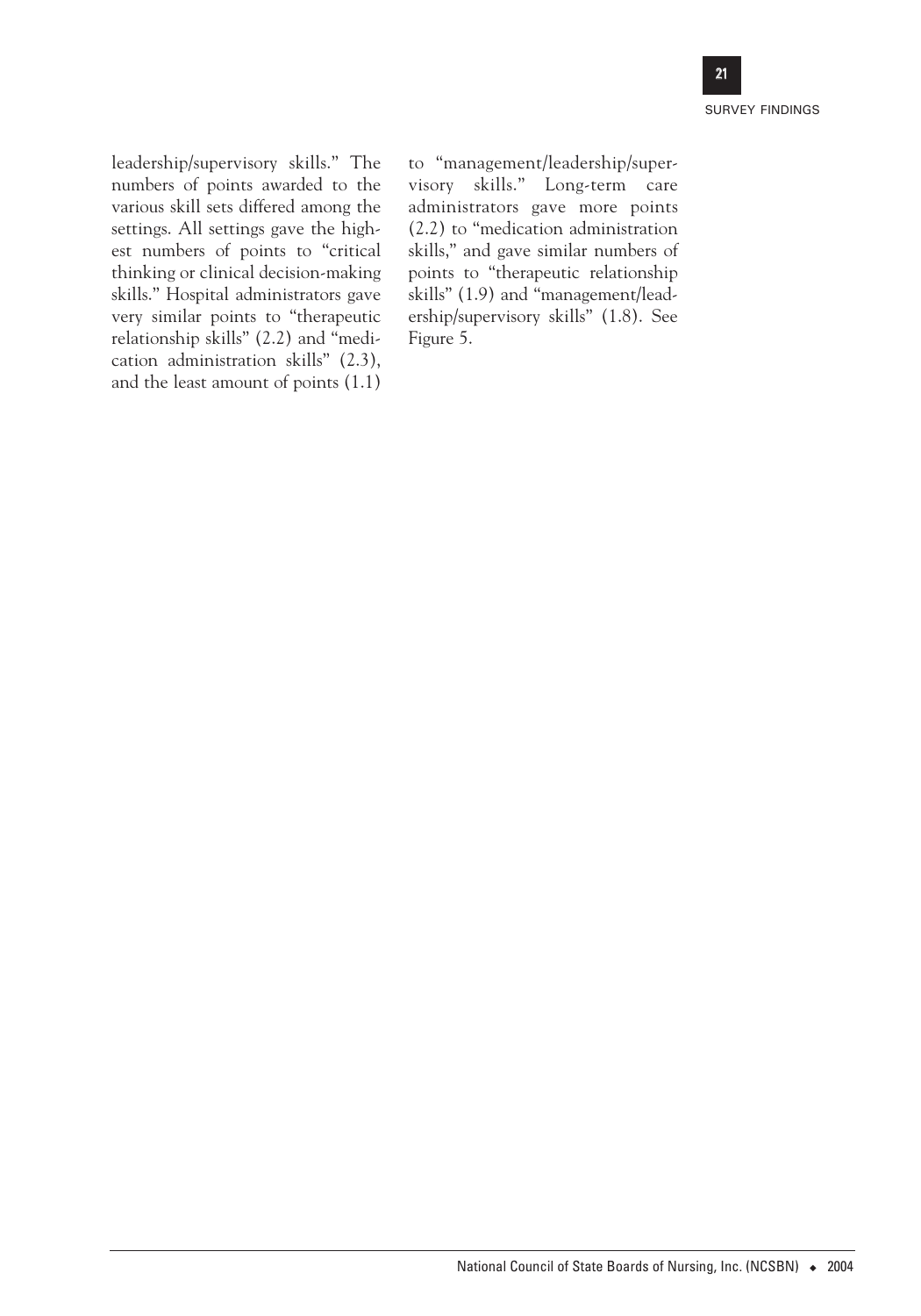# Study Findings Related to Assistive Personnel

### Types of AP Employed by Respondents' Facilities

Overall, 92% of respondent facilities employed AP, including 94% of respondent hospitals, 90% of respondent long-term care facilities and 91% of respondent home health agencies.

Respondents were asked to indicate the types of assistive personnel employed. All settings were most likely to report employing certified nursing assistants (85.5% of hospitals, 96.8% of LTC and 72.4% of home health). Medication aides with or without certification were most likely to be employed in LTC (26.8%) and patient care assistant or aides were more likely to be employed by hospitals (29.6%). Nursing assistants or aides without certification were also more likely to be employed by hospitals (38.8%). See Figure 6.

### AP Training

The majority of respondents (86.8%) reported requiring assistive personnel to have an average of 98 hours of training. Fewer numbers (63.4% overall) reported providing training. About 64% of hospitals

and 66% LTC facilities reported providing training (hospitals provided an average of 102 hours and LTC provided an average of 74 hours). Home health agencies were much less likely to report providing training. About 54% reported providing an average of 41 hours of training. While home health agencies were less likely to report providing training, they were more like to report requiring assistive personnel to have training (93.7%). See Table 9.

Respondents were also asked about topics included in the training either required of or provided to assistive personnel in their employment settings. Overall, basic nurse aide skills was the most frequently (94.2%) reported topic included in training, and tracheal suctioning was the least likely (2.7%) to be included in training. LTC facilities were much more likely than hospitals or home health care to report training for giving oral (18.8% LTC, 3% hospital and 8.3% HHC) or rectal (12.5% LTC, 2.8% hospital and 6.1% HHC) medications. Hospitals were more likely to include inserting urinary catheters (14.9% hospitals, 6.8% LTC and 3% HHC), oral suctioning (21.3% hospitals, 8.7% LTC and 7.6% HHC) and finger stick

| Table 9. Training For AP                     |      |                      |      |                    |      |                   |      |                         |  |  |
|----------------------------------------------|------|----------------------|------|--------------------|------|-------------------|------|-------------------------|--|--|
|                                              | %    | Overall<br>Ave Hours | %    | Acute<br>Ave Hours | %    | LTC.<br>Ave Hours | %    | <b>HHC</b><br>Ave Hours |  |  |
| Require assistive personnel to have training | 86.8 | 98                   | 80.2 | 126                | 92   | 87                | 93.7 | 68                      |  |  |
| Provide training to assistive personnel      | 63.4 | 82                   | 63.9 | 102                | 65.7 | 74                | 54.3 | 41                      |  |  |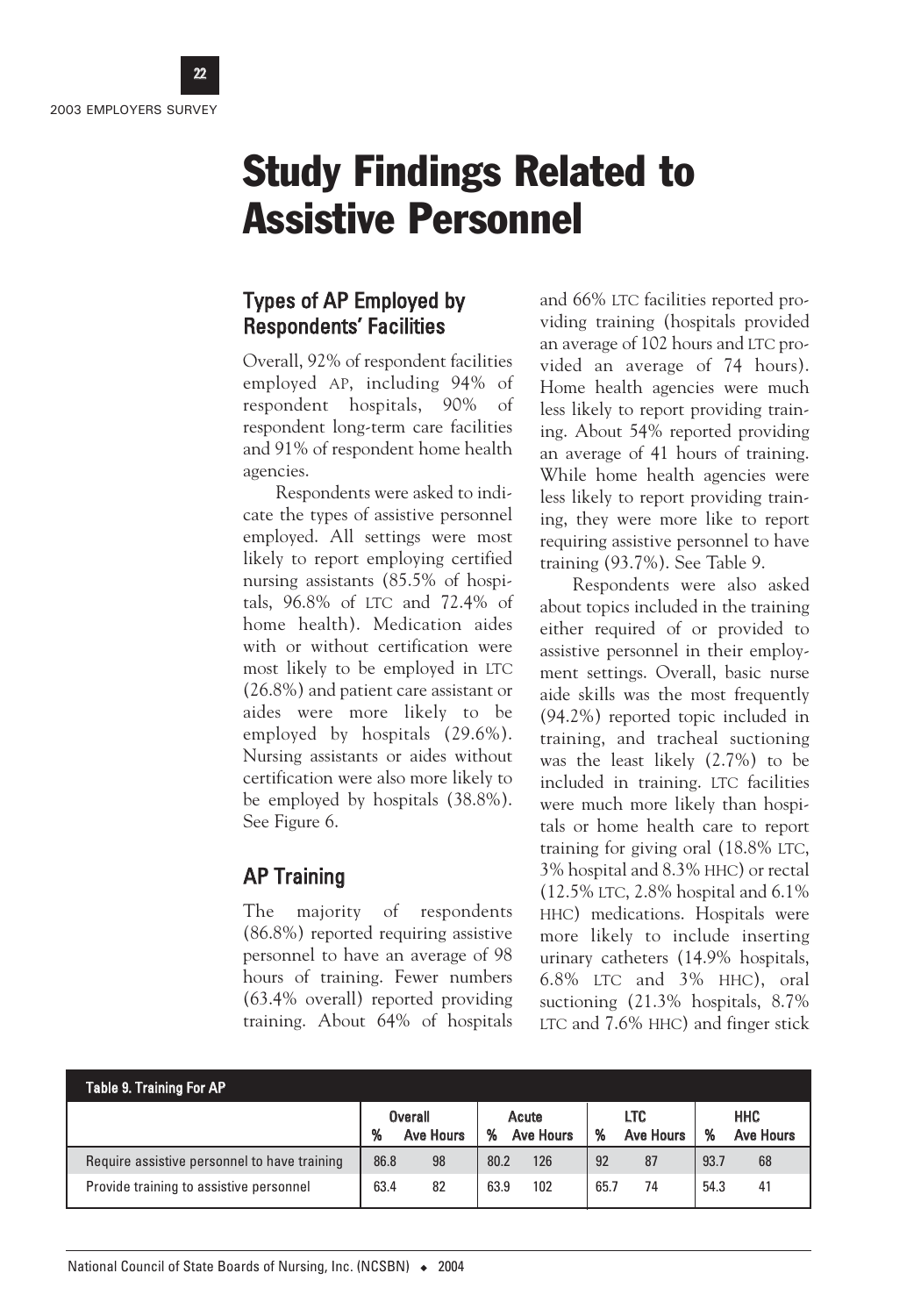| Table 10. Topics Included in Training That is Required or Provided |                     |            |          |                 |  |
|--------------------------------------------------------------------|---------------------|------------|----------|-----------------|--|
|                                                                    | <b>Overall</b><br>% | Acute<br>% | LTC<br>% | <b>HHC</b><br>% |  |
| Basic nurse aide skills (ADLs, VSs,<br>bed making, etc.)           | 94.2                | 93.0       | 95.1     | 95.5            |  |
| Care of geriatric clients                                          | 76.2                | 70.4       | 82.6     | 76.5            |  |
| Care of clients with psychiatric disorders                         | 35.6                | 30.2       | 44.4     | 26.5            |  |
| Care of clients with pulmonary disorders                           | 35.1                | 35.1       | 31.3     | 47.0            |  |
| Care of infants or children                                        | 29.1                | 47.4       | 11.5     | 20.5            |  |
| Finger stick blood glucose monitoring                              | 29.1                | 45.7       | 16.0     | 12.1            |  |
| Assessing clients' progress w/ treatments                          | 24.1                | 24.7       | 21.6     | 30.3            |  |
| Wound care/dressing changes                                        | 21.7                | 24.9       | 16.5     | 27.3            |  |
| Oral suctioning                                                    | 14.3                | 21.3       | 8.7      | 7.6             |  |
| Removal of urinary catheters                                       | 13.5                | 21.1       | 8.0      | 4.5             |  |
| Phlebotomy                                                         | 10.3                | 18.5       | 4.2      | 0.8             |  |
| Giving oral medications                                            | 10.2                | 3.0        | 18.8     | 8.3             |  |
| Other                                                              | 10.0                | 9.4        | 11.3     | 8.3             |  |
| Insertion of urinary catheters                                     | 10.0                | 14.9       | 6.8      | 3.0             |  |
| Tube feeding                                                       | 8.1                 | 7.4        | 9.4      | 6.0             |  |
| Giving rectal medications                                          | 7.2                 | 2.8        | 12.5     | 6.1             |  |
| Tracheal suctioning                                                | 2.7                 | 2.3        | 3.5      | 1.5             |  |

![](_page_30_Figure_2.jpeg)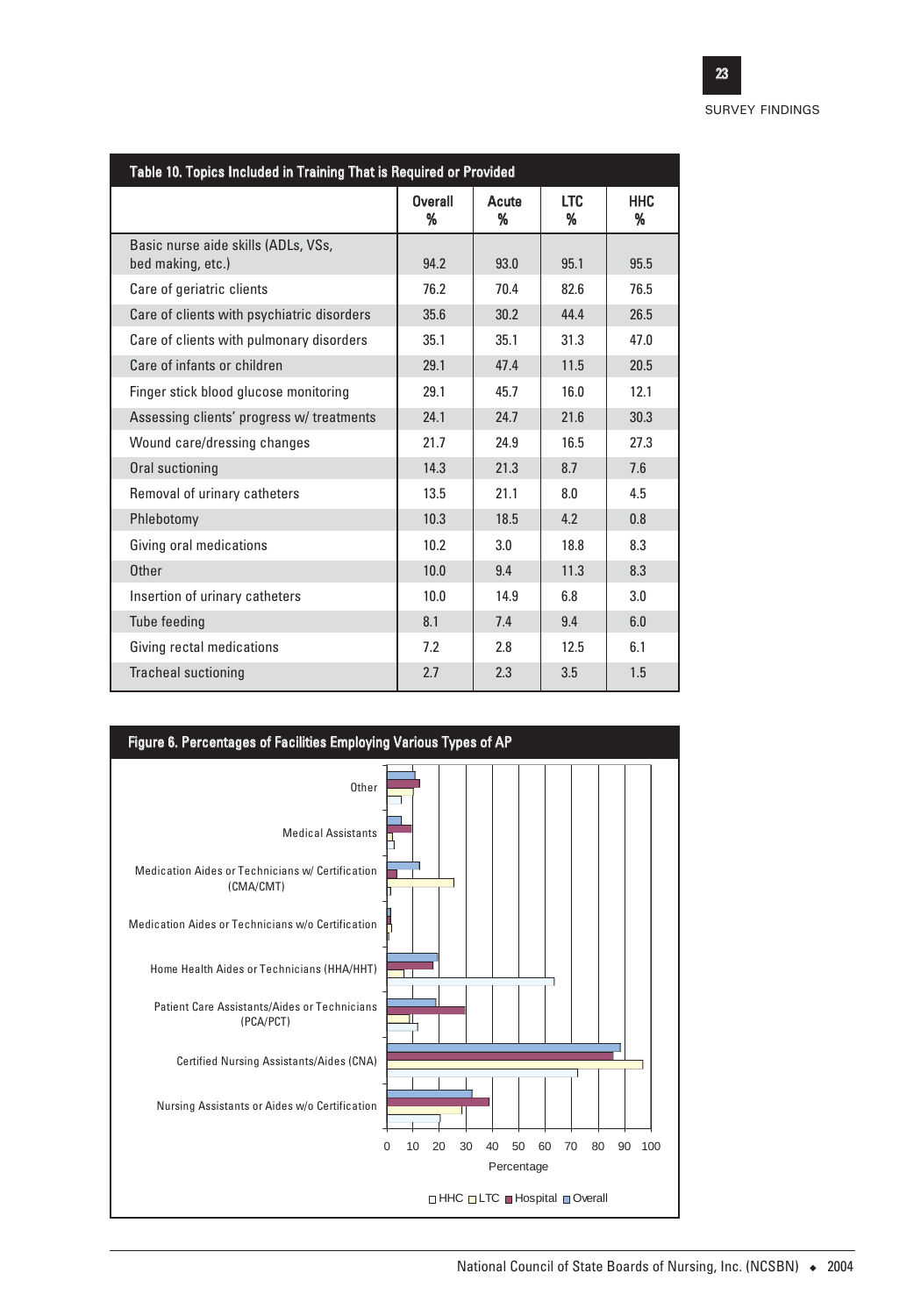#### 2003 EMPLOYERS SURVEY

| Table 11. Frequency of Competency Evaluations Performed for AP |              |                      |                 |                 |  |
|----------------------------------------------------------------|--------------|----------------------|-----------------|-----------------|--|
|                                                                | Overall<br>% | <b>Hospital</b><br>% | <b>LTC</b><br>% | <b>HHC</b><br>% |  |
| Only at time of hire                                           | 9.5          | 5.2                  | 11.6            | 17.7            |  |
| Every 6 to 12 months                                           | 80.7         | 87.1                 | 74.3            | 76.6            |  |
| Less often than every 12 months                                | 6            | 6.1                  | 6.1             | 5.7             |  |
| Only as needed or indicated by performance                     | 3.8          | 1.5                  | 7.9             | 0               |  |

| Table 12. Methods for Making AP Client Assignments |                     |                      |                 |                 |  |
|----------------------------------------------------|---------------------|----------------------|-----------------|-----------------|--|
| Client assignments for AP are made by:             | <b>Overall</b><br>% | <b>Hospital</b><br>% | <b>LTC</b><br>% | <b>HHC</b><br>% |  |
| Charge nurse/manager                               | 62.9                | 65.0                 | 58.7            | 68.8            |  |
| Licensed nurse(s) working on previous shift        | 4.7                 | 6.7                  | 3.9             | 0               |  |
| Licensed nurse(s) working on day of assignment     | 16.7                | 20.2                 | 16.9            | 4.2             |  |
| Assistive personnel make their own assignments     | 1.9                 | 0.8                  | 3.2             | 14              |  |
| Work assignments are always the same for AP        | 6.2                 | 5.1                  | 8.7             | 2.8             |  |
| Other                                              | 7.6                 | 2.2                  | 8.7             | 22.9            |  |

| Table 13. Methods for Informing AP of Duties/Tasks They are to Perform^ |              |                      |          |                 |  |
|-------------------------------------------------------------------------|--------------|----------------------|----------|-----------------|--|
| AP are informed of tasks by:                                            | Overall<br>% | <b>Hospital</b><br>% | LTC<br>% | <b>HHC</b><br>% |  |
| Job description                                                         | 77.3         | 80.0                 | 80.6     | 58.3            |  |
| <b>Task list</b>                                                        | 57.8         | 56.9                 | 61.3     | 50.7            |  |
| Licensed nurse assigned to AP's clients                                 | 73.8         | 74.1                 | 77.0     | 63.2            |  |
| Charge nurse or manager not assigned to<br>AP's clients                 | 32.4         | 38.9                 | 27.8     | 24.5            |  |
| Other                                                                   | 9.4          | 2.8                  | 10.9     | 27.5            |  |

^Respondents could select more than one method of informing AP of tasks.

| Table 14. Activities for Which Licensed Nurse is Accountable $\hat{\ }$ |                     |                      |                 |                 |  |
|-------------------------------------------------------------------------|---------------------|----------------------|-----------------|-----------------|--|
|                                                                         | <b>Overall</b><br>% | <b>Hospital</b><br>% | <b>LTC</b><br>% | <b>HHC</b><br>% |  |
| Changing assignment of AP due to competence                             | 88.8                | 92.0                 | 90.0            | 73.8            |  |
| Counseling/teaching AP to perform tasks                                 | 91.6                | 90.6                 | 94.8            | 85.1            |  |
| Contributing to AP formal performance evaluation                        | 77.7                | 76.7                 | 80.4            | 73.0            |  |
| Other                                                                   | 3.5                 | 3.1                  | 2.3             | 8.7             |  |

^Respondents could select more than one activity.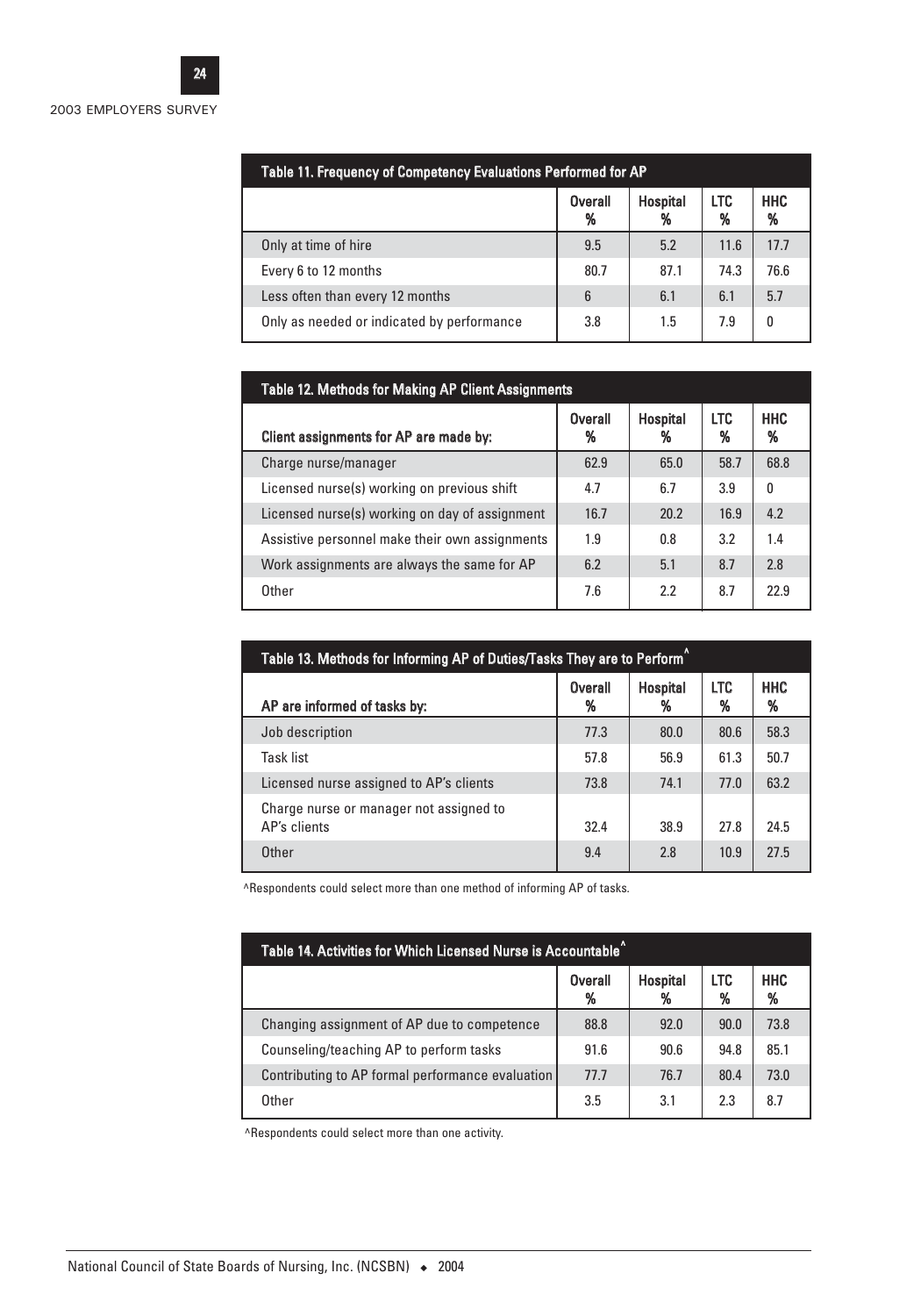glucose monitoring (45.7% hospitals, 16% LTC and 12.1% HHC). See Table 10.

One facility administrator checked "other" and wrote the following extensive list of AP training topics: "restraints, fall prevention, specimen collection, I & O, pulse oximetry, postmortem care, enemas, watching for abuse, infection control, watching for hypo-/hyperglycemia, lifts & transfers, TEDs & SCDs, mock Code Blues, pain awareness, diabetic care, trach care, basic IV therapy, aseptic technique, IV insertion, chest tube care, nasogastric tube insertion, central line care, injectable med administration."

### AP Competency Evaluations

Respondents were asked how frequently they performed competency evaluations for AP. Overall, 90.7% of respondent administrators reported their facilities performed competency evaluations of AP. This included 92.4% of hospitals, 86.5% of LTC facilities and 97.2% of home health agencies. Most (80.7%) performed the evaluations every 6 to 12 months, 9.5% performed the evaluations only at time of hire and 3.8% performed evaluations as needed or indicated by poor performance (*see Table 11*).

# Facility Care Delivery Policies

The *2003 Employers Survey* included several questions about facility policies/processes for assigning work to assistive personnel and apportioning responsibility for the care they provided. When asked who made client assignments for AP, most (62.9% overall) respondents reported that

charge nurses made assignments. Overall, only 16.7% reported that the licensed nurse working on the day of assignment made client assignments for AP, and 6.2% of respondents reported that AP client assignments were always the same. "Assistive personnel make their own assignments" was the method least likely to be used across all settings (*see Table 12*).

A correlated question asked about methods for informing AP of duties or tasks they were to perform. Most respondents selected a variety of methods, with job description (77.3%), licensed nurse assigned to AP's clients (73.8%), and task list (57.8%) as the most frequently selected methods. About 32.4% of respondents selected "charge nurse not assigned to AP's clients" as a method of task assignment (*see Table 13*).

Respondent administrators were also asked if AP received report on their clients at the beginning of their work shift. Overall, 85.9% of facilities reported providing shift report to AP. About 91% of hospital and 95% of LTC administrators reported that AP did receive report, however, only about 39% of HHC administrators reported that their aides received report (*see Figure 7*).

About 89% of respondents reported that licensed nurses in their facilities would be accountable for changing an AP's assignment due to the AP's competence or incompetence to perform a task. About 92% held licensed nurses accountable to counsel or teach AP's about how to perform tasks, and 77.7% held them accountable for contributing to AP's formal performance evaluations. Hospitals were more likely (92%) to report holding the licensed nurse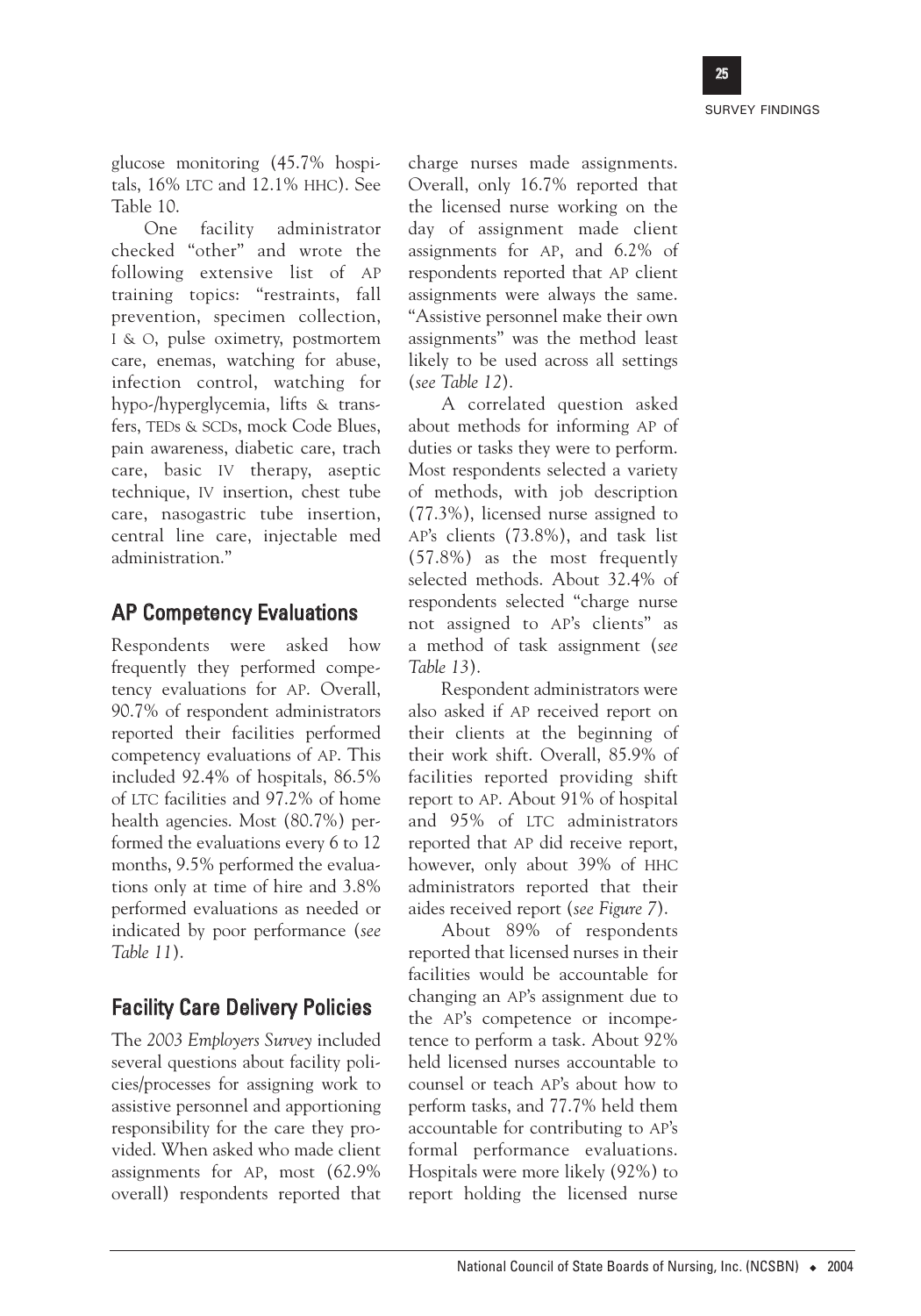accountable for changing assignment of AP due to competence, while long-term care facilities most frequently held them accountable for counseling AP to perform tasks and contributing to AP performance evaluation (*see Table 14*).

When asked who, in their organization, was responsible for the day-to-day care provided to clients by AP, 60.8% reported that the licensed nurse assigned to the AP's clients bore that responsibility, 20% said the charge nurse, 8.2% held the assistive person responsible, 7.6% the nursing administrator, and 3.4% held others responsible. Hospitals looked to the licensed nurse assigned to clients in which the AP is providing care to assume responsibility for day-to-day care of clients more often than long-term care and home health agencies (*see Table 15*).

### Tasks Performed by AP

Respondents were asked to select from a list those activities performed by AP in their facilities. Overall, 99.1% of respondents sited "basic nurse aide skills" as one of the activities performed by assistive personnel. Feeding clients (94.6%) and taking vital signs (94.2%) were activities that AP performed quite frequently. LTC facility administrators were more likely to report that AP gave oral (17.4%) or rectal (11.5%) medications than were hospitals (3.6% oral and 2.6% rectal) or HHC agencies (8.9% oral and 6.1% rectal). Hospitals were more likely to report that AP inserted (14.4%) or removed (24.7%) urinary catheters than were LTC (inserted 3.4% and removed 5.4%) or HHC agencies (inserted 3.4% and removed 5.5%). See Table 16.

### **Comments**

Respondents were asked to comment on three specific topics: the working relationship of RNs and LPN/VNs in their facility, newly licensed nurses they had recently hired and the use of AP in their setting. There were 957 comments written about the RN and LPN/VN working relationships. About one third of those comments (269) were about the collegiality of RN and LPN/VN staff member relationships, with 247 of those comments saying working relationships were positive and 22 providing examples of less collegial relationships. There were a total of 473 comments written about the work roles of RNs and LPN/VNs in respondents' facilities. Within those comments, 290 administrators indicated that RNs supervised the work of LPN/VN staff members. However, 183 comments described RNs and LPN/VNs as having the same roles (116 comments) or roles that differed only to the extent that RNs performed specific tasks for clients assigned to LPN/VN staff members (67 comments). Most of the statements indicating RNs and LPN/VNs did the same work were written by administrators in long-term care facilities (85 comments), but 28 came from hospitals administrators and 3 from administrators in home health care agencies.

There were 725 comments written about recently hired newly licensed nurses. Of those comments, 62 stated that the institution either by choice or policy did not hire new nurses. Most of those comments were from home health care agencies (48) but 6 were from hospitals and 8 from long-term care facilities. These comments cited the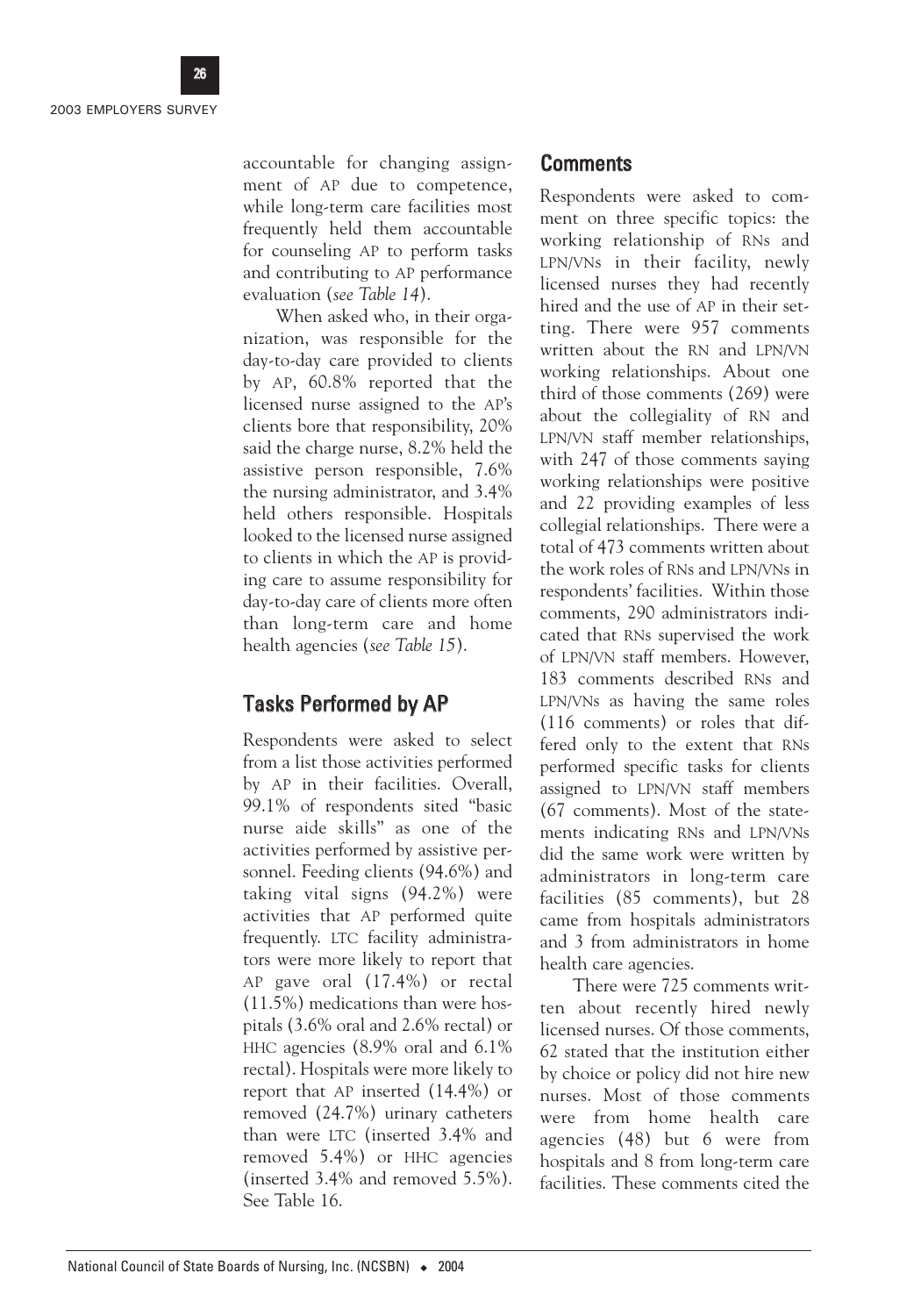lack of ability of new nurses to provide care independently and the need for too many resources to support new nurses through prolonged orientations as reasons for hiring only experienced staff. Respondents provided a total of 387 comments on the preparation of new nurses for entry-level practice. There were 109 comments that stated new nurses were well prepared for practice and 278 that stated new nurses lacked adequate preparation in one or more respects. Of those 278, 111 cited the need for more clinical experience during nursing education, 101 stated that new nurses lacked critical thinking or clinical decision-making abilities, 57 reported a lack of

knowledge about supervision/delegation/management, 17 stated that new nurses were given inadequate preparation for either long-term care or home health care, and 15 stated that new nurses lacked understanding or skill related to documentation issues. There were also 49 comments about the preference of employers for new nurses with previous health care experience. Another major theme in the comments about new nurses was the changing work ethic and expectations of graduate nurses. There were 32 comments stating that recent graduates had poor work ethic as evidenced by refusing to work weekends or holidays and generally putting their own needs before

![](_page_34_Figure_3.jpeg)

| Table 15. Responsibility for Day-to-Day Care Provided to Clients by AP |             |              |         |                |  |  |
|------------------------------------------------------------------------|-------------|--------------|---------|----------------|--|--|
| Responsibility for day-to-day care<br>resides with:                    | Overall (%) | Hospital (%) | LTC (%) | <b>HHC (%)</b> |  |  |
| The assistive person                                                   | 8.2         | 5.5          | 11.2    | 8.3            |  |  |
| Licensed nurse assigned to clients<br>to whom AP is providing care     | 60.8        | 67.7         | 54.7    | 55.6           |  |  |
| Charge nurse                                                           | 20.0        | 20.5         | 21.7    | 13.2           |  |  |
| Nursing administrator                                                  | 7.6         | 4.7          | 8.9     | 13.9           |  |  |
| Other                                                                  | 3.4         | 1.6          | 3.4     | 9.0            |  |  |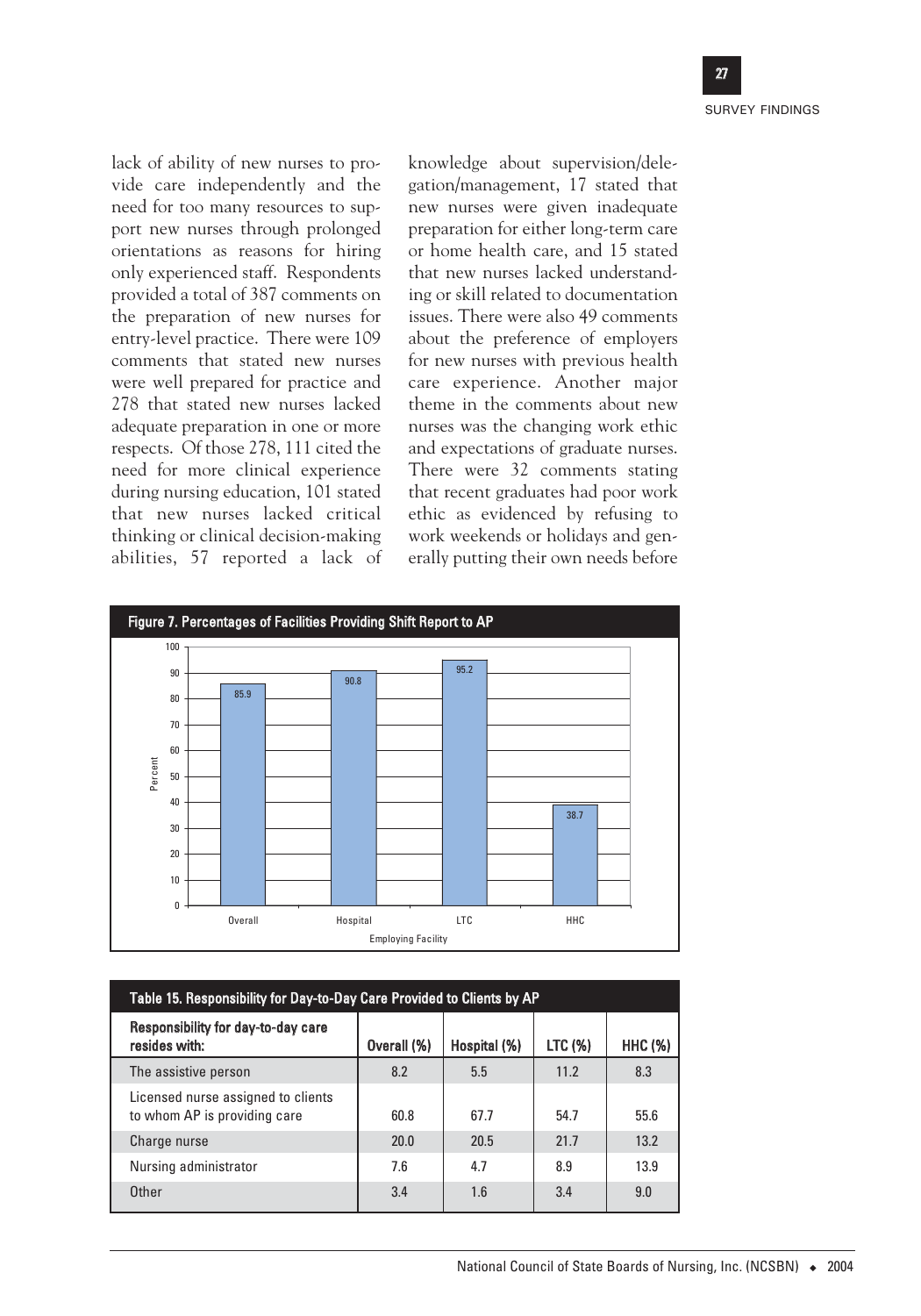the needs of the client. In related comments, 23 administrators stated that new nurses were coming into the workplace with unrealistic wage and hour expectations and 8 wrote that recent new nurses seemed to have been taught that nursing was no longer "hands-on" and expected to be hired directly into management positions.

Within the 574 comments written about assistive personnel were many (283) praising their contribution to the care of clients, or providing examples of how the work of assistive personnel improved the care provided by other staff members (58). Some administrators wrote of using AP to perform higher-level duties (30), and it was common for them to allude to the need for these workers to assess clients' progress (24). In 11 comments, AP were described as working independently without supervision of licensed staff.

### **Summary**

While very few employers have a preference for certain types of educational preparation, ADN graduates were most frequently hired. Employers are more likely to hire someone based on previous health care experience than any other factor. The educational preparation of newly licensed RNs and LPN/VNs has not fully prepared them for basic practice setting tasks. However, this study shows an increase in the adequacy of their educational preparation.

The vast majority of employers utilize assistive personnel. The charge nurse/manager is often responsible for giving AP client assignments, and the licensed nurse assigned to the same client is not always held responsible for the dayto-day care of the client.

| Table 16. Activities Performed by AP                  |             |              |         |                |  |
|-------------------------------------------------------|-------------|--------------|---------|----------------|--|
|                                                       | Overall (%) | Hospital (%) | LTC (%) | <b>HHC (%)</b> |  |
| Basic nurse aide skills (ADLs, VSs, bed making, etc.) | 99.1        | 99.0         | 99.5    | 97.9           |  |
| <b>Transporting clients</b>                           | 83.8        | 93.9         | 92.3    | 24             |  |
| Feeding clients                                       | 94.6        | 97.0         | 97.7    | 77.4           |  |
| Taking vital signs                                    | 94.2        | 96.8         | 93.7    | 87             |  |
| Giving oral medications                               | 10.0        | 3.6          | 17.4    | 8.9            |  |
| Giving topical medications - creams & ointments       | 17.7        | 9.9          | 24.4    | 23.8           |  |
| Giving topical medications - patches                  | 7.1         | 1.8          | 13.6    | 5.5            |  |
| Giving rectal medications                             | 6.7         | 2.6          | 11.5    | 6.1            |  |
| Inserting urinary catheters                           | 8.4         | 14.4         | 3.4     | 3.4            |  |
| Removing urinary catheters                            | 14.2        | 24.7         | 5.4     | 5.5            |  |
| Oral suctioning                                       | 15.2        | 24.5         | 6.8     | 8.9            |  |
| Tracheal suctioning                                   | 1.9         | 2.6          | 1.1     | 2.1            |  |
| Monitoring IV infusions                               | 2.6         | 3.6          | 1.6     | 2.1            |  |
| <b>Removing IV lines</b>                              | 5.9         | 10.7         | 1.6     | 2.7            |  |
| <b>Other</b>                                          | 11.6        | 13.9         | 7.9     | 15.3           |  |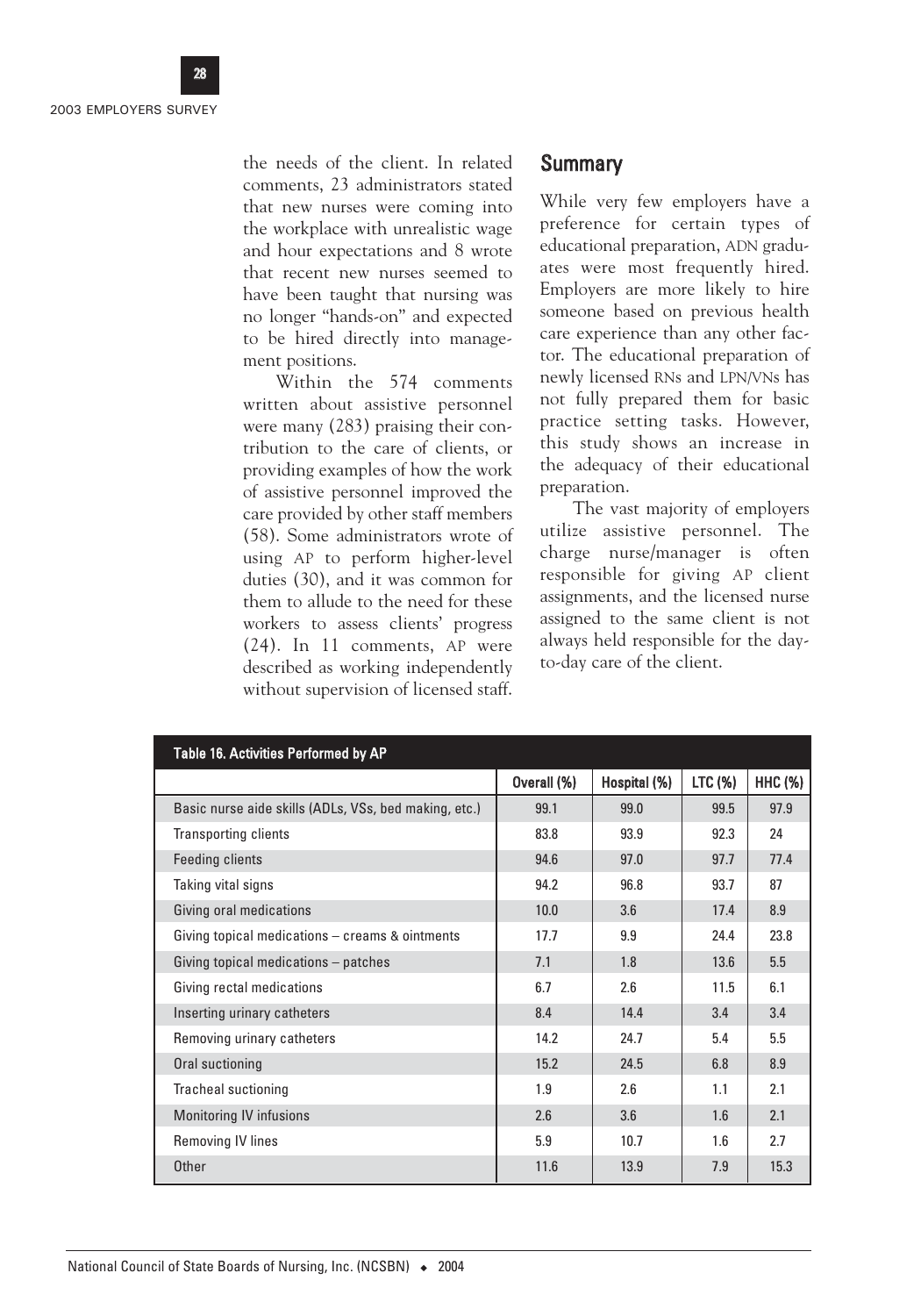![](_page_36_Picture_0.jpeg)

# **Conclusions**

A stratified random sample of 2,526 employing facilities was surveyed to assess the preparation of newly licensed nurses for the practice setting and the issues surrounding the appropriate preparation and utilization of assistive personnel. An overall response rate of 50% was obtained.

The majority of the respondents (62% overall, 45.7% acute care, 81.3% long-term care and 57.1% home health care) reported holding the title of director. Respondents reported an average of 13.4 years in management and 5.8 years in their current positions.

This study supported the findings of the *2001 Employers Survey* related to preferences for certain types of educational preparation when hiring new nurses. Few employers had a preference for one type of educational preparation over another but did prefer new graduates with previous health care experience. Critical thinking skills were highly valued by employers of newly licensed nurses.

Higher-level tasks were performed by AP in all types of settings. Those tasks were more likely to include medication administration in LTC and insertion or removal of

urinary catheters in hospitals. Facility care delivery policies related to assignment of and responsibility for client care may complicate the delegatory relationship between the nurse and the AP. Nurses seldom selected the clients AP were to care for, making it difficult or impossible for the nurse to match the client's needs with the assistive person's skills. Most facilities assigned tasks as a matter of routine and expected licensed nurses to apportion new tasks as they come up or to take a task away from an AP due to the AP's demonstrated lack of competence. Almost half of these administrators reported that the nurse assigned to the AP's clients was not responsible for the care provided by the AP to those clients. These policies may be a response by administrators to the poor management skills of nurses as they enter the profession.

### References

Smith, J., & Crawford, L. (2002). Report of Findings from the 2001 Employers Survey, Research Brief, Vol. 3. Chicago: National Council of State Boards of Nursing.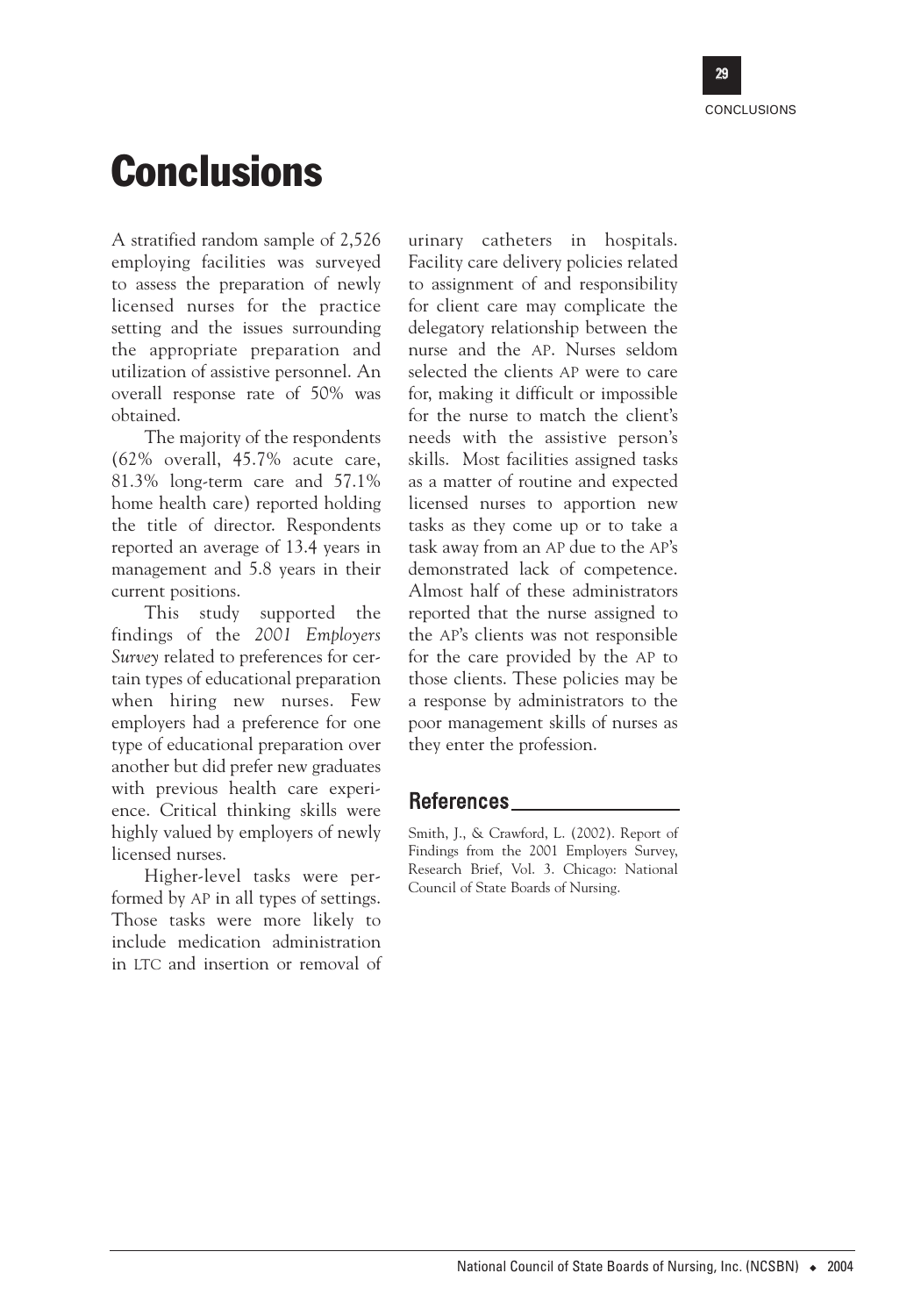![](_page_37_Picture_0.jpeg)

2003 EMPLOYERS SURVEY